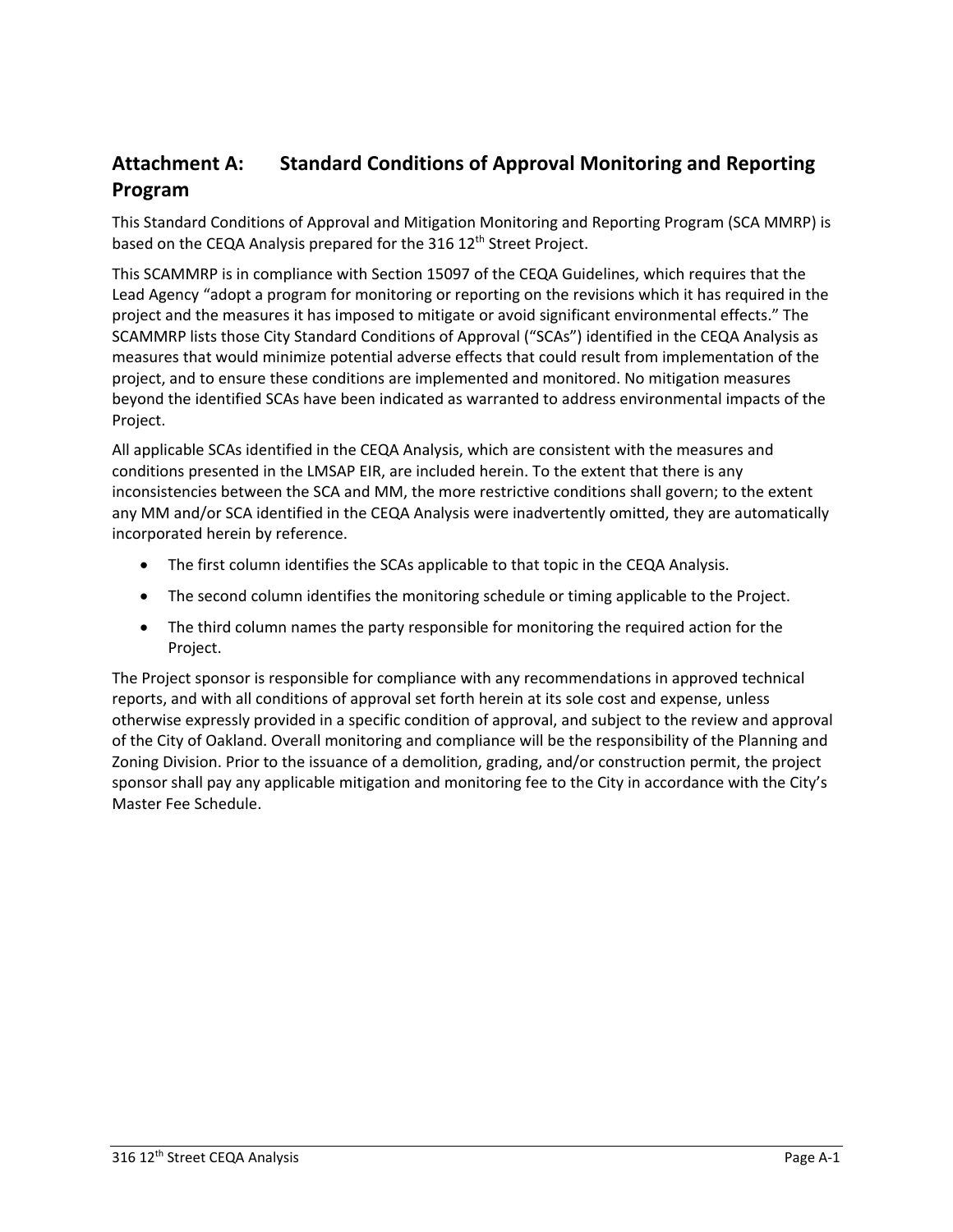|                                                                                                                                                                                                                                                                                                                                                                               | <b>Mitigation Implementation/Monitoring</b> |                           |                           |
|-------------------------------------------------------------------------------------------------------------------------------------------------------------------------------------------------------------------------------------------------------------------------------------------------------------------------------------------------------------------------------|---------------------------------------------|---------------------------|---------------------------|
| <b>Standard Conditions of Approval/Mitigation Measures</b>                                                                                                                                                                                                                                                                                                                    | When<br><b>Required</b>                     | <b>Initial Approval</b>   | Monitoring/<br>Inspection |
| <b>Aesthetics, Shadow and Wind</b>                                                                                                                                                                                                                                                                                                                                            |                                             |                           |                           |
| SCA Aesthetics-1: Trash and Blight Removal                                                                                                                                                                                                                                                                                                                                    | Ongoing                                     | N/A                       | <b>Bureau of Building</b> |
| The project applicant and his/her successors shall maintain the property free of blight,<br>as defined in chapter 8.24 of the Oakland Municipal Code. For nonresidential and<br>multifamily residential projects, the project applicant shall install and maintain trash<br>receptacles near public entryways as needed to provide sufficient capacity for building<br>users. |                                             |                           |                           |
| <b>SCA Aesthetics-2: Graffiti Control</b>                                                                                                                                                                                                                                                                                                                                     | Ongoing                                     | N/A                       | <b>Bureau of Building</b> |
| During construction and operation of the project, the project applicant shall incorporate<br>best management practices reasonably related to the control of graffiti and/or the<br>mitigation of the impacts of graffiti. Such best management practices may include,<br>without limitation:                                                                                  |                                             |                           |                           |
| Installation and maintenance of landscaping to discourage defacement of and/or<br>protect likely graffiti-attracting surfaces.                                                                                                                                                                                                                                                |                                             |                           |                           |
| ii. Installation and maintenance of lighting to protect likely graffiti-attracting<br>surfaces.                                                                                                                                                                                                                                                                               |                                             |                           |                           |
| iii. Use of paint with anti-graffiti coating.                                                                                                                                                                                                                                                                                                                                 |                                             |                           |                           |
| iv. Incorporation of architectural or design elements or features to discourage<br>graffiti defacement in accordance with the principles of Crime Prevention<br>Through Environmental Design (CPTED).                                                                                                                                                                         |                                             |                           |                           |
| v. Other practices approved by the City to deter, protect, or reduce the potential<br>for graffiti defacement.                                                                                                                                                                                                                                                                |                                             |                           |                           |
| The project applicant shall remove graffiti by appropriate means within seventy-two<br>(72) hours. Appropriate means include:                                                                                                                                                                                                                                                 |                                             |                           |                           |
| Removal through scrubbing, washing, sanding, and/or scraping (or similar<br>i.<br>method) without damaging the surface and without discharging wash water or<br>cleaning detergents into the City storm drain system.                                                                                                                                                         |                                             |                           |                           |
| Covering with new paint to match the color of the surrounding surface.<br>ii.                                                                                                                                                                                                                                                                                                 |                                             |                           |                           |
| iii. Replacing with new surfacing (with City permits if required).                                                                                                                                                                                                                                                                                                            |                                             |                           |                           |
| SCA Aesthetics-3: Landscape Plan                                                                                                                                                                                                                                                                                                                                              | Prior to approval of construction-related   | <b>Bureau of Planning</b> | N/A                       |
| Landscape Plan Required: The project applicant shall submit a final Landscape Plan for<br>City review and approval that is consistent with the approved Landscape Plan. The                                                                                                                                                                                                   | permit                                      |                           |                           |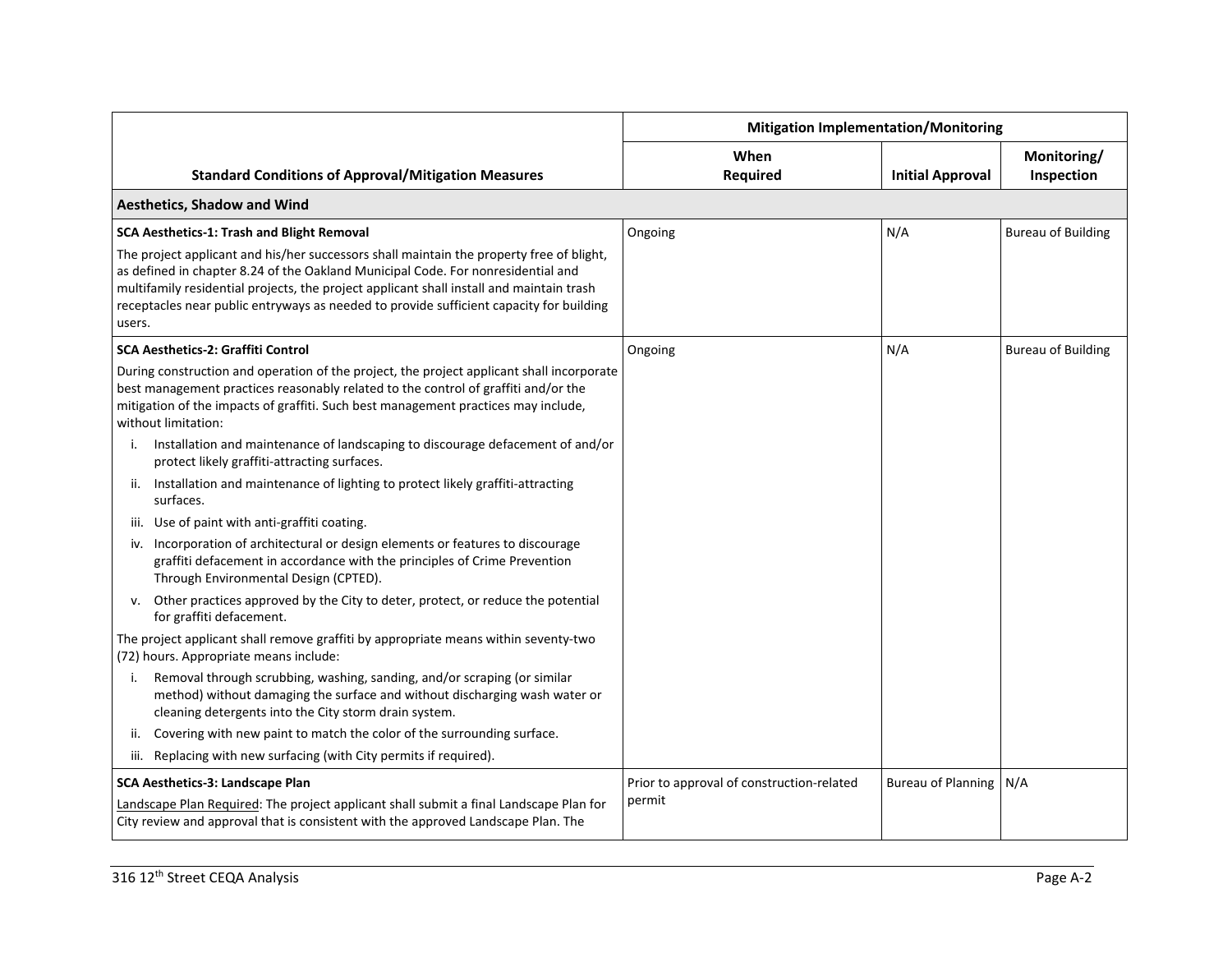|                                                                                                                                                                                                                                                                                                                                                                                                                                                                                                                  | <b>Mitigation Implementation/Monitoring</b> |                                         |                           |
|------------------------------------------------------------------------------------------------------------------------------------------------------------------------------------------------------------------------------------------------------------------------------------------------------------------------------------------------------------------------------------------------------------------------------------------------------------------------------------------------------------------|---------------------------------------------|-----------------------------------------|---------------------------|
| <b>Standard Conditions of Approval/Mitigation Measures</b>                                                                                                                                                                                                                                                                                                                                                                                                                                                       | When<br><b>Required</b>                     | <b>Initial Approval</b>                 | Monitoring/<br>Inspection |
| Landscape Plan shall be included with the set of drawings submitted for the<br>construction-related permit and shall comply with the landscape requirements of<br>chapter 17.124 of the Planning Code.                                                                                                                                                                                                                                                                                                           |                                             |                                         |                           |
| Landscape Installation: The project applicant shall implement the approved Landscape<br>Plan unless a bond, cash deposit, letter of credit or other equivalent instrument<br>acceptable to the Director of City Planning, is provided. The financial instrument shall<br>equal the greater of \$2,500 or the estimated cost of implementing the Landscape Plan<br>based on a licensed contractor's bid.                                                                                                          | Prior to building permit final              | Bureau of Planning   Bureau of Building |                           |
| Landscape Maintenance: All required planting shall be permanently maintained in good<br>growing condition and, whenever necessary, replaced with new plant materials to<br>ensure continued compliance with applicable landscaping requirements. The property<br>owner shall be responsible for maintaining planting in adjacent public rights-of-way. All<br>required fences, walls, and irrigation systems shall be permanently maintained in good<br>condition and, whenever necessary, repaired or replaced. | Ongoing                                     | N/A                                     | <b>Bureau of Building</b> |
| <b>SCA Aesthetics-4: Lighting</b>                                                                                                                                                                                                                                                                                                                                                                                                                                                                                | Prior to building permit final              | N/A                                     | <b>Bureau of Building</b> |
| Proposed new exterior lighting fixtures shall be adequately shielded to a point below<br>the light bulb and reflector to prevent unnecessary glare onto adjacent properties.                                                                                                                                                                                                                                                                                                                                     |                                             |                                         |                           |
| <b>Air Quality</b>                                                                                                                                                                                                                                                                                                                                                                                                                                                                                               |                                             |                                         |                           |
| <b>SCA Air-1: Dust Controls - Construction Related</b>                                                                                                                                                                                                                                                                                                                                                                                                                                                           | <b>During Construction</b>                  | N/A                                     | <b>Bureau of Building</b> |
| The project applicant shall implement all of the following applicable dust control<br>measures during construction of the project:                                                                                                                                                                                                                                                                                                                                                                               |                                             |                                         |                           |
| Water all exposed surfaces of active construction areas at least twice daily.<br>a)<br>Watering should be sufficient to prevent airborne dust from leaving the site.<br>Increased watering frequency may be necessary whenever wind speeds exceed<br>15 miles per hour. Reclaimed water should be used whenever feasible.                                                                                                                                                                                        |                                             |                                         |                           |
| Cover all trucks hauling soil, sand, and other loose materials or require all trucks<br>b)<br>to maintain at least two feet of freeboard (i.e., the minimum required space<br>between the top of the load and the top of the trailer).                                                                                                                                                                                                                                                                           |                                             |                                         |                           |
| All visible mud or dirt track-out onto adjacent public roads shall be removed<br>C)<br>using wet power vacuum street sweepers at least once per day. The use of dry<br>power sweeping is prohibited.                                                                                                                                                                                                                                                                                                             |                                             |                                         |                           |
| d) Limit vehicle speeds on unpaved roads to 15 miles per hour.                                                                                                                                                                                                                                                                                                                                                                                                                                                   |                                             |                                         |                           |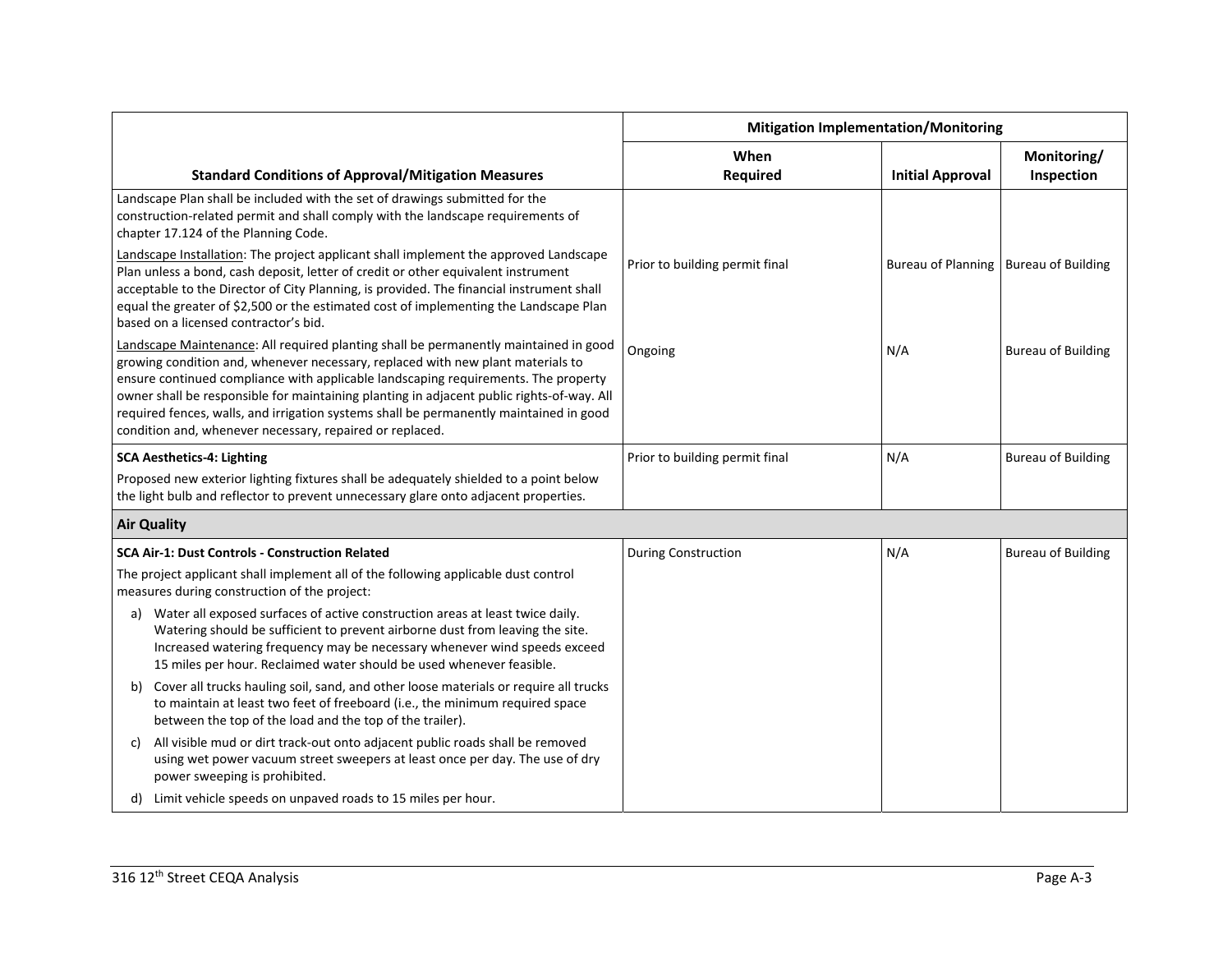|    |                                                                                                                                                                                                                                                                                                                                                                                                                                           | <b>Mitigation Implementation/Monitoring</b> |                         |                           |
|----|-------------------------------------------------------------------------------------------------------------------------------------------------------------------------------------------------------------------------------------------------------------------------------------------------------------------------------------------------------------------------------------------------------------------------------------------|---------------------------------------------|-------------------------|---------------------------|
|    | <b>Standard Conditions of Approval/Mitigation Measures</b>                                                                                                                                                                                                                                                                                                                                                                                | When<br><b>Required</b>                     | <b>Initial Approval</b> | Monitoring/<br>Inspection |
| e) | All demolition activities (if any) shall be suspended when average wind speeds<br>exceed 20 mph.                                                                                                                                                                                                                                                                                                                                          |                                             |                         |                           |
| f) | All trucks and equipment, including tires, shall be washed off prior to leaving the<br>site.                                                                                                                                                                                                                                                                                                                                              |                                             |                         |                           |
| g) | Site accesses to a distance of 100 feet from the paved road shall be treated with<br>a 6 to 12 inch compacted layer of wood chips, mulch, or gravel.                                                                                                                                                                                                                                                                                      |                                             |                         |                           |
|    | SCA Air-2: Criteria Air Pollutant Controls - Construction Related                                                                                                                                                                                                                                                                                                                                                                         | <b>During Construction</b>                  | N/A                     | <b>Bureau of Building</b> |
|    | The project applicant shall implement all of the following applicable basic control<br>measures for criteria air pollutants during construction of the project as applicable:                                                                                                                                                                                                                                                             |                                             |                         |                           |
| a) | Idling times on all diesel-fueled commercial vehicles over 10,000 lbs. shall be<br>minimized either by shutting equipment off when not in use or reducing the<br>maximum idling time to two minutes (as required by the California airborne<br>toxics control measure Title 13, Section 2485, of the California Code of<br>Regulations). Clear signage to this effect shall be provided for construction<br>workers at all access points. |                                             |                         |                           |
| b) | Idling times on all diesel-fueled off-road vehicles over 25 horsepower shall be<br>minimized either by shutting equipment off when not in use or reducing the<br>maximum idling time to two minutes and fleet operators must develop a written<br>policy as required by Title 23, Section 2449, of the California Code of Regulations<br>("California Air Resources Board Off-Road Diesel Regulations").                                  |                                             |                         |                           |
| C) | All construction equipment shall be maintained and properly tuned in<br>accordance with the manufacturer's specifications. All equipment shall be<br>checked by a certified mechanic and determined to be running in proper<br>condition prior to operation. Equipment check documentation should be kept at<br>the construction site and be available for review by the City and the Bay Area Air<br>Quality District as needed.         |                                             |                         |                           |
| d) | Portable equipment shall be powered by grid electricity if available. If electricity<br>is not available, propane or natural gas generators shall be used if feasible. Diesel<br>engines shall only be used if grid electricity is not available and propane or<br>natural gas generators cannot meet the electrical demand.                                                                                                              |                                             |                         |                           |
|    | e) Low VOC (i.e., ROG) coatings shall be used that comply with BAAQMD Regulation<br>8, Rule 3: Architectural Coatings.                                                                                                                                                                                                                                                                                                                    |                                             |                         |                           |
| f) | All equipment to be used on the construction site shall comply with the<br>requirements of Title 13, Section 2449, of the California Code of Regulations                                                                                                                                                                                                                                                                                  |                                             |                         |                           |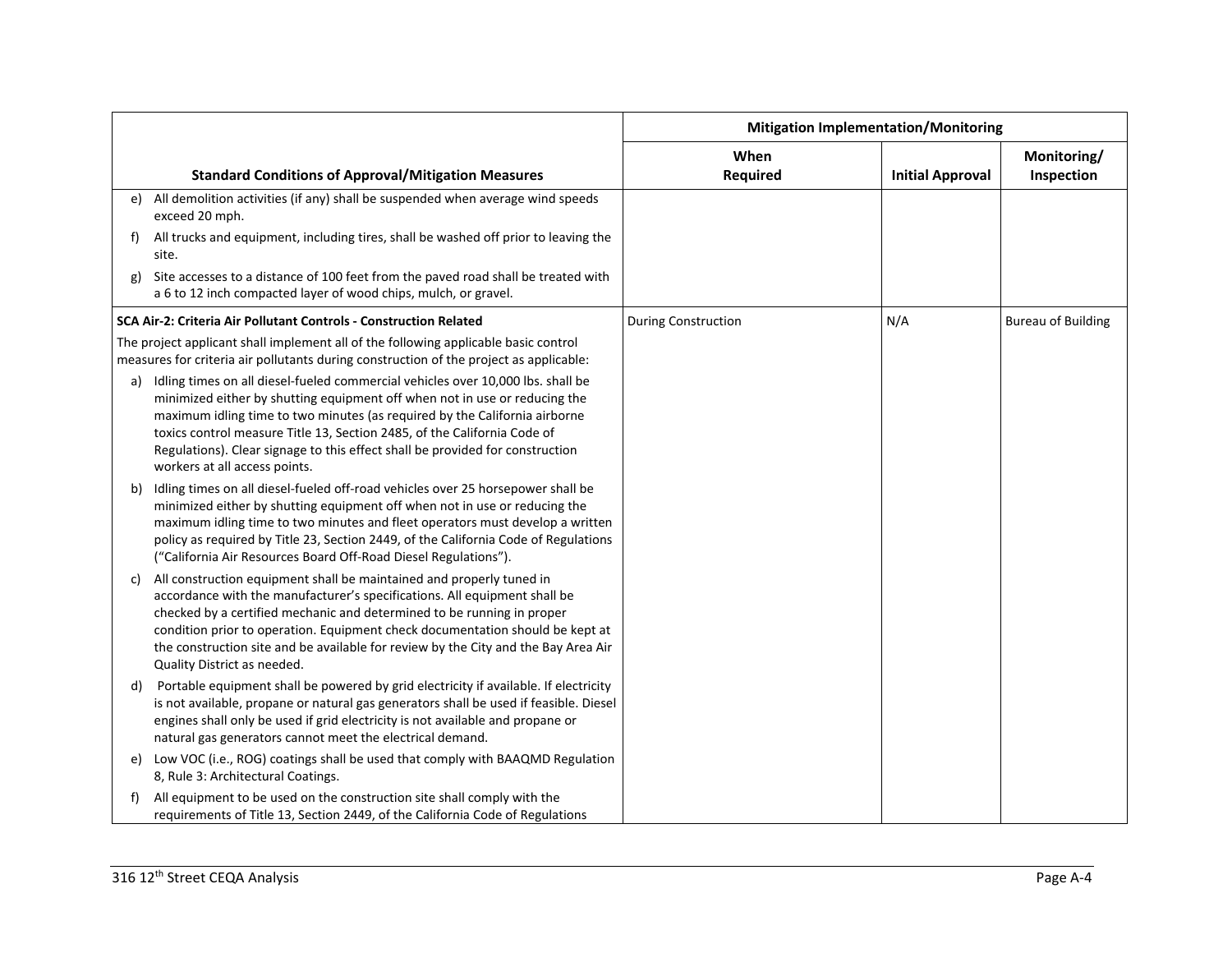|                                                                                                                                                                                                                                                                                                                                                                                                                                                                                                                                                                                                                                                                                                                                                                                                                                                                                                                                                                                                                                                                                                                     | <b>Mitigation Implementation/Monitoring</b> |                           |                           |
|---------------------------------------------------------------------------------------------------------------------------------------------------------------------------------------------------------------------------------------------------------------------------------------------------------------------------------------------------------------------------------------------------------------------------------------------------------------------------------------------------------------------------------------------------------------------------------------------------------------------------------------------------------------------------------------------------------------------------------------------------------------------------------------------------------------------------------------------------------------------------------------------------------------------------------------------------------------------------------------------------------------------------------------------------------------------------------------------------------------------|---------------------------------------------|---------------------------|---------------------------|
| <b>Standard Conditions of Approval/Mitigation Measures</b>                                                                                                                                                                                                                                                                                                                                                                                                                                                                                                                                                                                                                                                                                                                                                                                                                                                                                                                                                                                                                                                          | When<br>Required                            | <b>Initial Approval</b>   | Monitoring/<br>Inspection |
| ("California Air Resources Board Off-Road Diesel Regulations") and upon request<br>by the City (and the Air District if specifically requested), the project applicant<br>shall provide written documentation that fleet requirements have been met.                                                                                                                                                                                                                                                                                                                                                                                                                                                                                                                                                                                                                                                                                                                                                                                                                                                                |                                             |                           |                           |
| SCA Air-3: Exposure to Air Pollution - Toxic Air Contaminants                                                                                                                                                                                                                                                                                                                                                                                                                                                                                                                                                                                                                                                                                                                                                                                                                                                                                                                                                                                                                                                       | Prior to approval of construction-related   | <b>Bureau of Planning</b> | <b>Bureau of Building</b> |
| The project applicant shall incorporate appropriate measures into the project design in<br>order to reduce the potential health risk due to exposure to toxic air contaminants. The<br>project applicant shall choose one of the following methods:                                                                                                                                                                                                                                                                                                                                                                                                                                                                                                                                                                                                                                                                                                                                                                                                                                                                 | permit                                      |                           |                           |
| a. The project applicant shall retain a qualified air quality consultant to prepare a<br>Health Risk Assessment (HRA) in accordance with California Air Resources Board<br>(CARB) and Office of Environmental Health and Hazard Assessment requirements<br>to determine the health risk of exposure of project residents/occupants/users to<br>air pollutants. The HRA shall be submitted to the City for review and approval. If<br>the HRA concludes that the health risk is at or below acceptable levels, then<br>health risk reduction measures are not required. If the HRA concludes that the<br>health risk exceeds acceptable levels, health risk reduction measures shall be<br>identified to reduce the health risk to acceptable levels. Identified risk reduction<br>measures shall be submitted to the City for review and approval and be included<br>on the project drawings submitted for the construction-related permit or on<br>other documentation submitted to the City. The approved risk reduction<br>measures shall be implemented during construction and/or operations as<br>applicable. |                                             |                           |                           |
| $Or -$                                                                                                                                                                                                                                                                                                                                                                                                                                                                                                                                                                                                                                                                                                                                                                                                                                                                                                                                                                                                                                                                                                              |                                             |                           |                           |
| b. The project applicant shall incorporate the following health risk reduction<br>measures into the project. These features shall be submitted to the City for<br>review and approval and be included on the project drawings submitted for the<br>construction-related permit or on other documentation submitted to the City:                                                                                                                                                                                                                                                                                                                                                                                                                                                                                                                                                                                                                                                                                                                                                                                     |                                             |                           |                           |
| i. Installation of air filtration to reduce cancer risks and Particulate Matter (PM)<br>exposure for residents and other sensitive populations in the project that are in<br>close proximity to sources of air pollution. Air filter devices shall be rated MERV-<br>13 or higher. As part of implementing this measure, an ongoing maintenance<br>plan for the building's HVAC air filtration system shall be required.                                                                                                                                                                                                                                                                                                                                                                                                                                                                                                                                                                                                                                                                                            |                                             |                           |                           |
| ii. Where appropriate, install passive electrostatic filtering systems, especially<br>those with low air velocities (i.e., 1 mph).                                                                                                                                                                                                                                                                                                                                                                                                                                                                                                                                                                                                                                                                                                                                                                                                                                                                                                                                                                                  |                                             |                           |                           |
| iii. Phasing of residential developments when proposed within 500 feet of<br>freeways such that homes nearest the freeway are built last, if feasible.                                                                                                                                                                                                                                                                                                                                                                                                                                                                                                                                                                                                                                                                                                                                                                                                                                                                                                                                                              |                                             |                           |                           |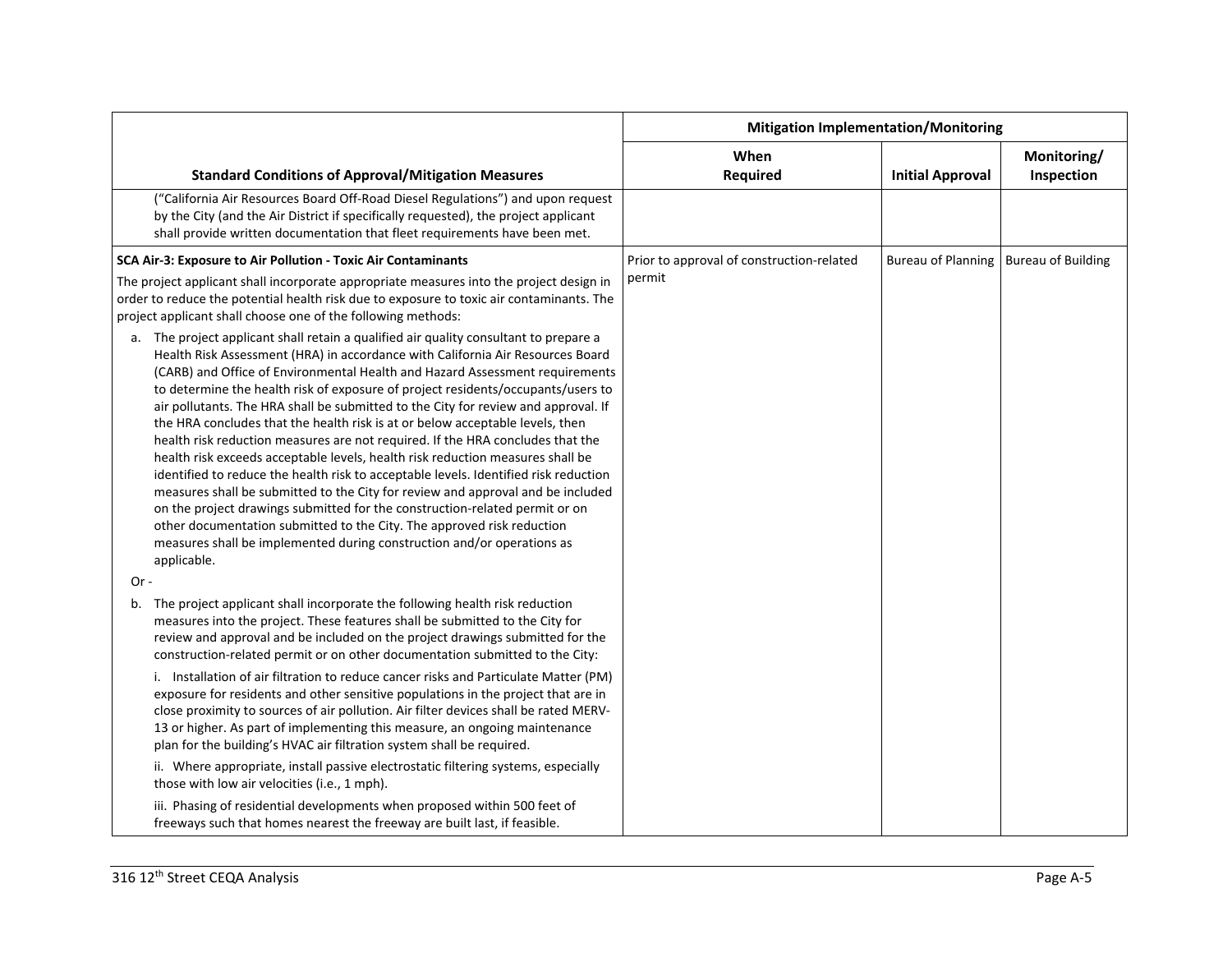|                                                                                                                                                                                                                                                                                                                                                                                                                                                                                                                                                                                                                                                                                                                                                                                                                                                                                                                                                                                                                                                                                                                               | <b>Mitigation Implementation/Monitoring</b> |                           |                           |
|-------------------------------------------------------------------------------------------------------------------------------------------------------------------------------------------------------------------------------------------------------------------------------------------------------------------------------------------------------------------------------------------------------------------------------------------------------------------------------------------------------------------------------------------------------------------------------------------------------------------------------------------------------------------------------------------------------------------------------------------------------------------------------------------------------------------------------------------------------------------------------------------------------------------------------------------------------------------------------------------------------------------------------------------------------------------------------------------------------------------------------|---------------------------------------------|---------------------------|---------------------------|
| <b>Standard Conditions of Approval/Mitigation Measures</b>                                                                                                                                                                                                                                                                                                                                                                                                                                                                                                                                                                                                                                                                                                                                                                                                                                                                                                                                                                                                                                                                    | When<br>Required                            | <b>Initial Approval</b>   | Monitoring/<br>Inspection |
| iv. The project shall be designed to locate sensitive receptors as far away as<br>feasible from the source(s) of air pollution. Operable windows, balconies, and<br>building air intakes shall be located as far away from these sources as feasible. If<br>near a distribution center, residents shall be located as far away as feasible from<br>a loading dock or where trucks concentrate to deliver goods.                                                                                                                                                                                                                                                                                                                                                                                                                                                                                                                                                                                                                                                                                                               |                                             |                           |                           |
| v. Sensitive receptors shall be located on the upper floors of buildings, if<br>feasible.                                                                                                                                                                                                                                                                                                                                                                                                                                                                                                                                                                                                                                                                                                                                                                                                                                                                                                                                                                                                                                     |                                             |                           |                           |
| vi. Planting trees and/or vegetation between sensitive receptors and pollution<br>source, if feasible. Trees that are best suited to trapping PM shall be planted,<br>including one or more of the following: Pine (Pinus nigra var. maritima), Cypress<br>(X Cupressocyparis leylandii), Hybrid poplar (Populus deltoids X trichocarpa), and<br>Redwood (Sequoia sempervirens).                                                                                                                                                                                                                                                                                                                                                                                                                                                                                                                                                                                                                                                                                                                                              |                                             |                           |                           |
| vii. Sensitive receptors shall be located as far away from truck activity areas, such<br>as loading docks and delivery areas, as feasible.                                                                                                                                                                                                                                                                                                                                                                                                                                                                                                                                                                                                                                                                                                                                                                                                                                                                                                                                                                                    |                                             |                           |                           |
| viii. Existing and new diesel generators shall meet CARB's Tier 4 emission<br>standards, if feasible.                                                                                                                                                                                                                                                                                                                                                                                                                                                                                                                                                                                                                                                                                                                                                                                                                                                                                                                                                                                                                         |                                             |                           |                           |
| SCA Air-4: Stationary Sources of Air Pollution - Toxic Air Contaminants                                                                                                                                                                                                                                                                                                                                                                                                                                                                                                                                                                                                                                                                                                                                                                                                                                                                                                                                                                                                                                                       | Prior to approval of construction-related   | <b>Bureau of Planning</b> | <b>Bureau of Building</b> |
| The project applicant shall incorporate appropriate measures into the project design in<br>order to reduce the potential health risk due to on-site stationary sources of toxic air<br>contaminants. The project applicant shall choose one of the following methods:                                                                                                                                                                                                                                                                                                                                                                                                                                                                                                                                                                                                                                                                                                                                                                                                                                                         | permit                                      |                           |                           |
| a. The project applicant shall retain a qualified air quality consultant to prepare a<br>Health Risk Assessment (HRA) in accordance with California Air Resources Board<br>(CARB) and Office of Environmental Health and Hazard Assessment requirements<br>to determine the health risk associated with proposed stationary sources of<br>pollution in the project. The HRA shall be submitted to the City for review and<br>approval. If the HRA concludes that the health risk is at or below acceptable<br>levels, then health risk reduction measures are not required. If the HRA<br>concludes the health risk exceeds acceptable levels, health risk reduction<br>measures shall be identified to reduce the health risk to acceptable levels.<br>Identified risk reduction measures shall be submitted to the City for review and<br>approval and be included on the project drawings submitted for the<br>construction-related permit or on other documentation submitted to the City.<br>The approved risk reduction measures shall be implemented during construction<br>and/or operations as applicable.<br>- or - |                                             |                           |                           |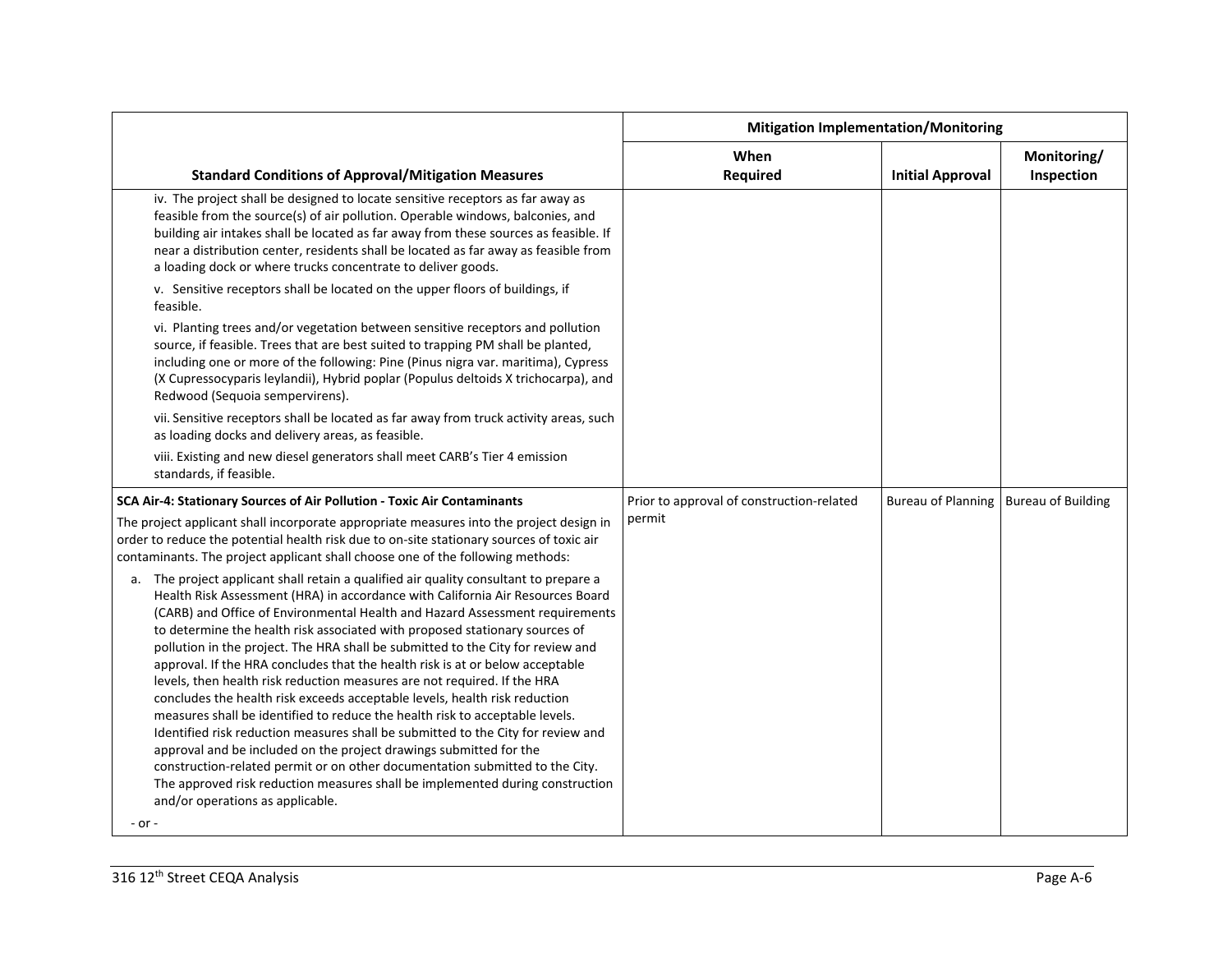|                                                                                                                                                                                                                                                                                                                                                                                                                                                                                                                                                                                                                                                                                                                                                                                                                                                                                                                                                                                                                                                                                                                                                                                                                                                                                                                                                                                                                                | <b>Mitigation Implementation/Monitoring</b> |                                        |                                        |
|--------------------------------------------------------------------------------------------------------------------------------------------------------------------------------------------------------------------------------------------------------------------------------------------------------------------------------------------------------------------------------------------------------------------------------------------------------------------------------------------------------------------------------------------------------------------------------------------------------------------------------------------------------------------------------------------------------------------------------------------------------------------------------------------------------------------------------------------------------------------------------------------------------------------------------------------------------------------------------------------------------------------------------------------------------------------------------------------------------------------------------------------------------------------------------------------------------------------------------------------------------------------------------------------------------------------------------------------------------------------------------------------------------------------------------|---------------------------------------------|----------------------------------------|----------------------------------------|
| <b>Standard Conditions of Approval/Mitigation Measures</b>                                                                                                                                                                                                                                                                                                                                                                                                                                                                                                                                                                                                                                                                                                                                                                                                                                                                                                                                                                                                                                                                                                                                                                                                                                                                                                                                                                     | When<br><b>Required</b>                     | <b>Initial Approval</b>                | Monitoring/<br>Inspection              |
| b. The project applicant shall incorporate the following health risk reduction<br>measures into the project. These features shall be submitted to the City for<br>review and approval and be included on the project drawings submitted for the<br>construction-related permit or on other documentation submitted to the City:                                                                                                                                                                                                                                                                                                                                                                                                                                                                                                                                                                                                                                                                                                                                                                                                                                                                                                                                                                                                                                                                                                |                                             |                                        |                                        |
| i. Installation of non-diesel fueled generators, if feasible, or;                                                                                                                                                                                                                                                                                                                                                                                                                                                                                                                                                                                                                                                                                                                                                                                                                                                                                                                                                                                                                                                                                                                                                                                                                                                                                                                                                              |                                             |                                        |                                        |
| ii. Installation of diesel generators with an EPA-certified Tier 4 engine or engines<br>that are retrofitted with a CARB Level 3 Verified Diesel Emissions Control<br>Strategy, if feasible.                                                                                                                                                                                                                                                                                                                                                                                                                                                                                                                                                                                                                                                                                                                                                                                                                                                                                                                                                                                                                                                                                                                                                                                                                                   |                                             |                                        |                                        |
| <b>SCA Air-5: Asbestos in Structures</b>                                                                                                                                                                                                                                                                                                                                                                                                                                                                                                                                                                                                                                                                                                                                                                                                                                                                                                                                                                                                                                                                                                                                                                                                                                                                                                                                                                                       | Prior to approval of construction-related   | Applicable                             | Applicable                             |
| The project applicant shall comply with all applicable laws and regulations regarding<br>demolition and renovation of Asbestos Containing Materials (ACM), including but not<br>limited to California Code of Regulations, Title 8; California Business and Professions<br>Code, Division 3; California Health and Safety Code sections 25915-25919.7; and Bay<br>Area Air Quality Management District, Regulation 11, Rule 2, as may be amended.<br>Evidence of compliance shall be submitted to the City upon request.                                                                                                                                                                                                                                                                                                                                                                                                                                                                                                                                                                                                                                                                                                                                                                                                                                                                                                       | permit                                      | regulatory agency<br>with jurisdiction | regulatory agency<br>with jurisdiction |
| <b>Cultural Resources</b>                                                                                                                                                                                                                                                                                                                                                                                                                                                                                                                                                                                                                                                                                                                                                                                                                                                                                                                                                                                                                                                                                                                                                                                                                                                                                                                                                                                                      |                                             |                                        |                                        |
| SCA Cultural-1: Archaeological and Paleontological Resources - Discovery During<br>Construction                                                                                                                                                                                                                                                                                                                                                                                                                                                                                                                                                                                                                                                                                                                                                                                                                                                                                                                                                                                                                                                                                                                                                                                                                                                                                                                                | During construction                         | N/A                                    | <b>Bureau of Building</b>              |
| Pursuant to CEQA Guidelines section 15064.5(f), in the event that any historic or<br>prehistoric subsurface cultural resources are discovered during ground disturbing<br>activities, all work within 50 feet of the resources shall be halted and the project<br>applicant shall notify the City and consult with a qualified archaeologist or<br>paleontologist, as applicable, to assess the significance of the find. In the case of<br>discovery of paleontological resources, the assessment shall be done in accordance with<br>the Society of Vertebrate Paleontology standards. If any find is determined to be<br>significant, appropriate avoidance measures recommended by the consultant and<br>approved by the City must be followed unless avoidance is determined unnecessary or<br>infeasible by the City. Feasibility of avoidance shall be determined with consideration of<br>factors such as the nature of the find, project design, costs, and other considerations. If<br>avoidance is unnecessary or infeasible, other appropriate measures (e.g., data recovery,<br>excavation) shall be instituted. Work may proceed on other parts of the project site<br>while measures for the cultural resources are implemented.<br>In the event of data recovery of archaeological resources, the project applicant shall<br>submit an Archaeological Research Design and Treatment Plan (ARDTP) prepared by a |                                             |                                        |                                        |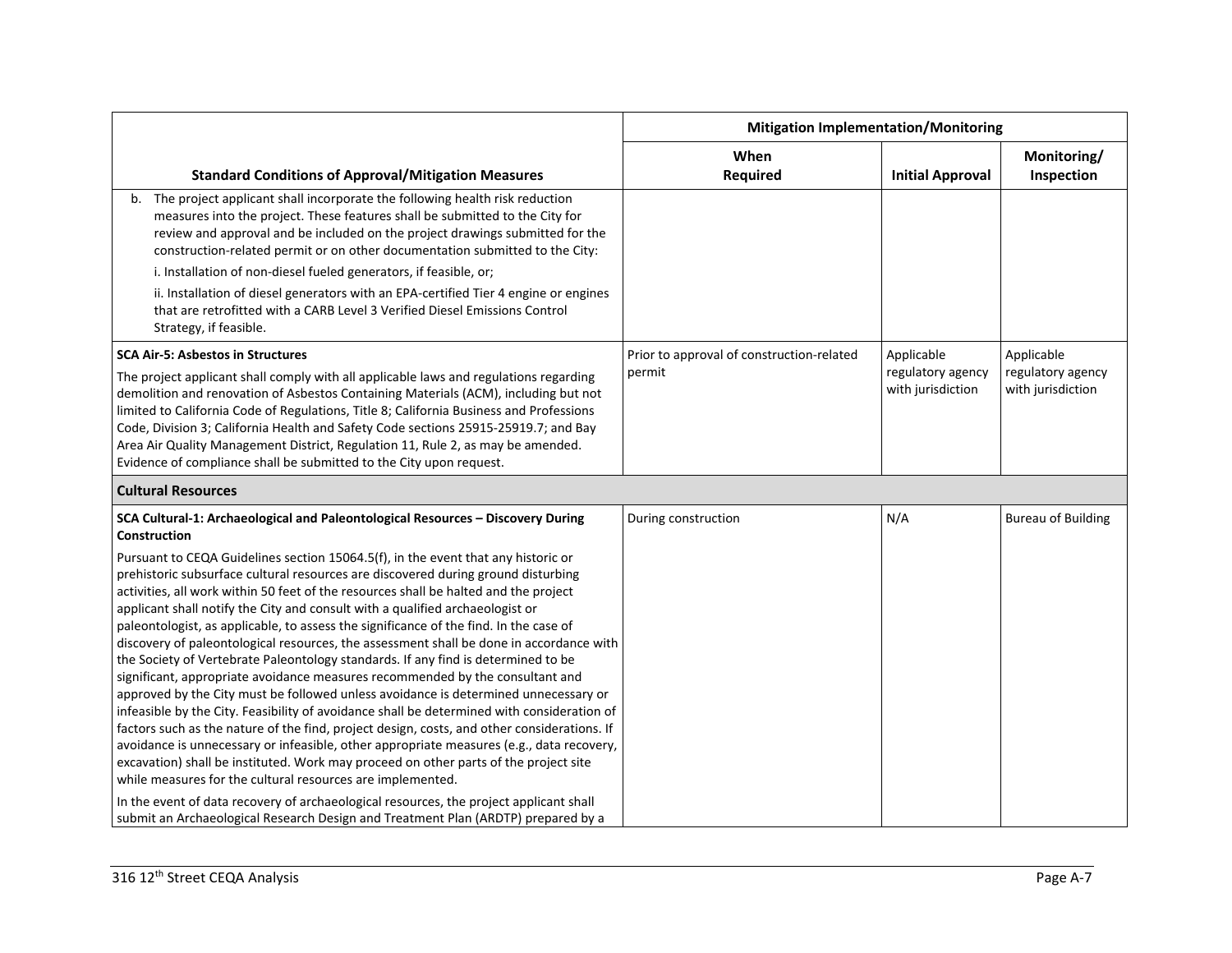|                                                                                                                                                                                                                                                                                                                                                                                                                                                                                                                                                                                                                                                                                                                                                                                                                                                                                                                                                                                                                                                                                                                                                                                                                                          | <b>Mitigation Implementation/Monitoring</b> |                         |                           |
|------------------------------------------------------------------------------------------------------------------------------------------------------------------------------------------------------------------------------------------------------------------------------------------------------------------------------------------------------------------------------------------------------------------------------------------------------------------------------------------------------------------------------------------------------------------------------------------------------------------------------------------------------------------------------------------------------------------------------------------------------------------------------------------------------------------------------------------------------------------------------------------------------------------------------------------------------------------------------------------------------------------------------------------------------------------------------------------------------------------------------------------------------------------------------------------------------------------------------------------|---------------------------------------------|-------------------------|---------------------------|
| <b>Standard Conditions of Approval/Mitigation Measures</b>                                                                                                                                                                                                                                                                                                                                                                                                                                                                                                                                                                                                                                                                                                                                                                                                                                                                                                                                                                                                                                                                                                                                                                               | When<br><b>Required</b>                     | <b>Initial Approval</b> | Monitoring/<br>Inspection |
| qualified archaeologist for review and approval by the City. The ARDTP is required to<br>identify how the proposed data recovery program would preserve the significant<br>information the archaeological resource is expected to contain. The ARDTP shall identify<br>the scientific/historic research questions applicable to the expected resource, the data<br>classes the resource is expected to possess, and how the expected data classes would<br>address the applicable research questions. The ARDTP shall include the analysis and<br>specify the curation and storage methods. Data recovery, in general, shall be limited to<br>the portions of the archaeological resource that could be impacted by the proposed<br>project. Destructive data recovery methods shall not be applied to portions of the<br>archaeological resources if nondestructive methods are practicable. Because the intent<br>of the ARDTP is to save as much of the archaeological resource as possible, including<br>moving the resource, if feasible, preparation and implementation of the ARDTP would<br>reduce the potential adverse impact to less than significant. The project applicant shall<br>implement the ARDTP at his/her expense. |                                             |                         |                           |
| In the event of excavation of paleontological resources, the project applicant shall<br>submit an excavation plan prepared by a qualified paleontologist to the City for review<br>and approval. All significant cultural materials recovered shall be subject to scientific<br>analysis, professional museum curation, and/or a report prepared by a qualified<br>paleontologist, as appropriate, according to current professional standards and at the<br>expense of the project applicant.                                                                                                                                                                                                                                                                                                                                                                                                                                                                                                                                                                                                                                                                                                                                           |                                             |                         |                           |
| SCA Cultural-2: Human Remains - Discovery During Construction<br>Pursuant to CEQA Guidelines section 15064.5(e)(1), in the event that human skeletal<br>remains are uncovered at the project site during construction activities, all work shall<br>immediately halt and the project applicant shall notify the City and the Alameda County<br>Coroner. If the County Coroner determines that an investigation of the cause of death is<br>required or that the remains are Native American, all work shall cease within 50 feet of<br>the remains until appropriate arrangements are made. In the event that the remains<br>are Native American, the City shall contact the California Native American Heritage<br>Commission (NAHC), pursuant to subdivision (c) of section 7050.5 of the California<br>Health and Safety Code. If the agencies determine that avoidance is not feasible, then<br>an alternative plan shall be prepared with specific steps and timeframe required to<br>resume construction activities. Monitoring, data recovery, determination of<br>significance, and avoidance measures (if applicable) shall be completed expeditiously<br>and at the expense of the project applicant.                          | During construction                         | N/A                     | <b>Bureau of Building</b> |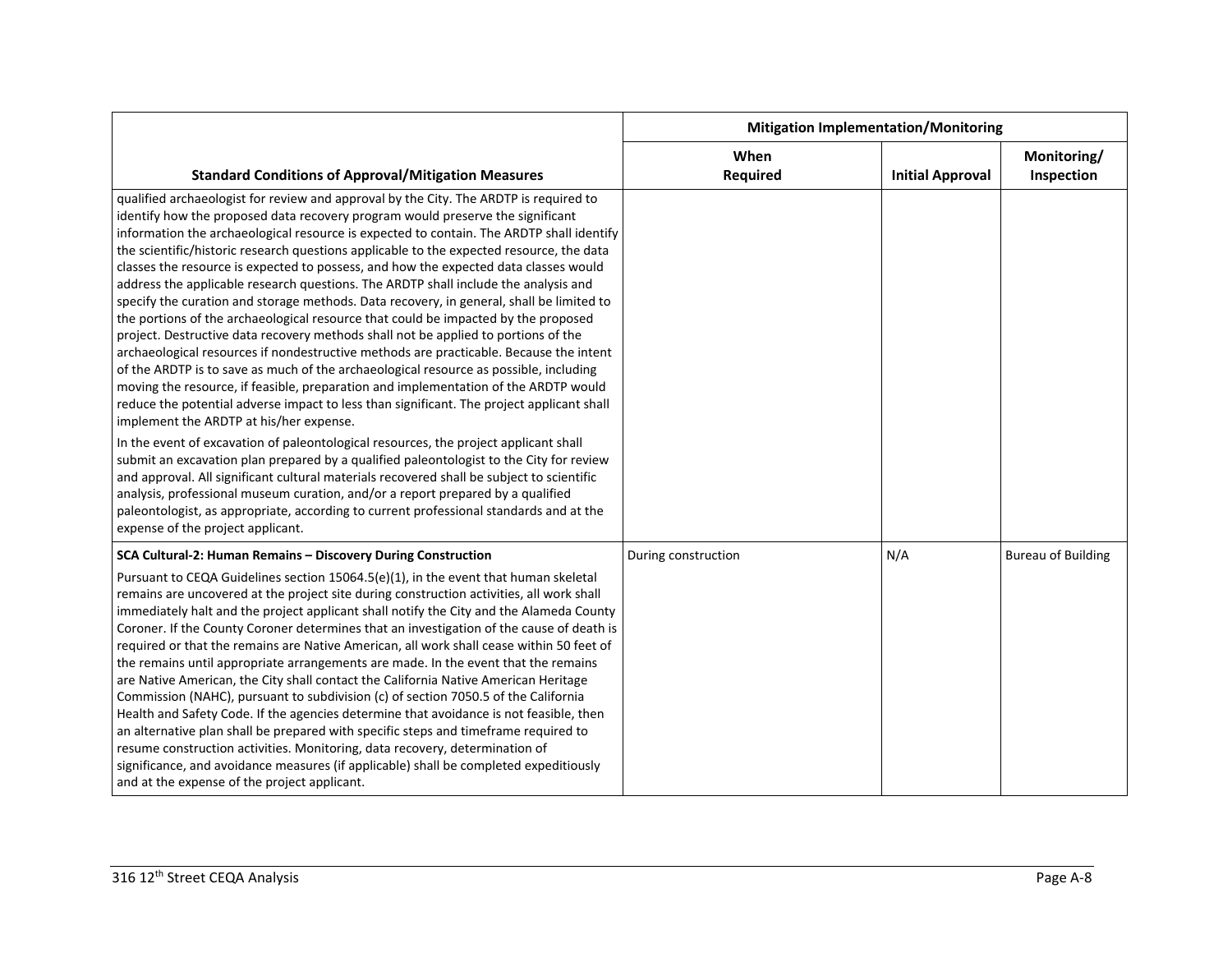|                    |                                                                                                                                                                                                                                                                                                                                                                                                                                                                                                                                                       | <b>Mitigation Implementation/Monitoring</b>          |                                         |                           |
|--------------------|-------------------------------------------------------------------------------------------------------------------------------------------------------------------------------------------------------------------------------------------------------------------------------------------------------------------------------------------------------------------------------------------------------------------------------------------------------------------------------------------------------------------------------------------------------|------------------------------------------------------|-----------------------------------------|---------------------------|
|                    | <b>Standard Conditions of Approval/Mitigation Measures</b>                                                                                                                                                                                                                                                                                                                                                                                                                                                                                            | When<br><b>Required</b>                              | <b>Initial Approval</b>                 | Monitoring/<br>Inspection |
|                    | <b>Geology and Soils</b>                                                                                                                                                                                                                                                                                                                                                                                                                                                                                                                              |                                                      |                                         |                           |
| safe construction. | SCA Geology-1: Construction-Related Permit(s)<br>The project applicant shall obtain all required construction-related permits/approvals<br>from the City. The project shall comply with all standards, requirements and conditions<br>contained in construction-related codes, including but not limited to the Oakland<br>Building Code and the Oakland Grading Regulations, to ensure structural integrity and                                                                                                                                      | Prior to approval of construction-related<br>permit  | <b>Bureau of Building</b>               | <b>Bureau of Building</b> |
|                    | <b>SCA Geology-2: Soils Report</b><br>The project applicant shall submit a soils report prepared by a registered geotechnical<br>engineer for City review and approval. The soils report shall contain, at a minimum, field<br>test results and observations regarding the nature, distribution and strength of existing<br>soils, and recommendations for appropriate grading practices and project design. The<br>project applicant shall implement the recommendations contained in the approved<br>report during project design and construction. | Prior to approval of construction-related<br>permit  | <b>Bureau of Building</b>               | <b>Bureau of Building</b> |
| <b>GHG</b>         |                                                                                                                                                                                                                                                                                                                                                                                                                                                                                                                                                       |                                                      |                                         |                           |
|                    | SCA GHG-1: Project Compliance with the Equitable Climate Action Plan (ECAP)<br><b>Consistency Checklist</b>                                                                                                                                                                                                                                                                                                                                                                                                                                           | Prior to approval of construction-related<br>permit. | Bureau of Planning                      | <b>Bureau of Planning</b> |
| phase.             | The project applicant shall implement all the measures in the Equitable Climate Action<br>Plan (ECAP) Consistency Checklist that was submitted during the Planning entitlement                                                                                                                                                                                                                                                                                                                                                                        |                                                      |                                         |                           |
| а.                 | For physical ECAP Consistency Checklist measures to be incorporated into the<br>design of the project, the measures shall be included on the drawings submitted<br>for construction related permits.                                                                                                                                                                                                                                                                                                                                                  |                                                      | Bureau of Planning   Bureau of Building |                           |
| b.                 | For physical ECAP Consistency Checklist measures to be incorporated into the<br>design of the project, the measures shall be implemented during construction.                                                                                                                                                                                                                                                                                                                                                                                         | During construction                                  | N/A                                     | <b>Bureau of Planning</b> |
| c.                 | For ECAP Consistency Checklist measures that are operational but not otherwise<br>covered by these SCAs, including but not limited to the requirement for transit<br>passes or additional Transportation Demand Management measures, the<br>applicant shall provide notice of these measures to employees and/or residents<br>and post these requirements in a public place such as a lobby or work area<br>accessible to the employees and/or residents.                                                                                             | Ongoing                                              |                                         |                           |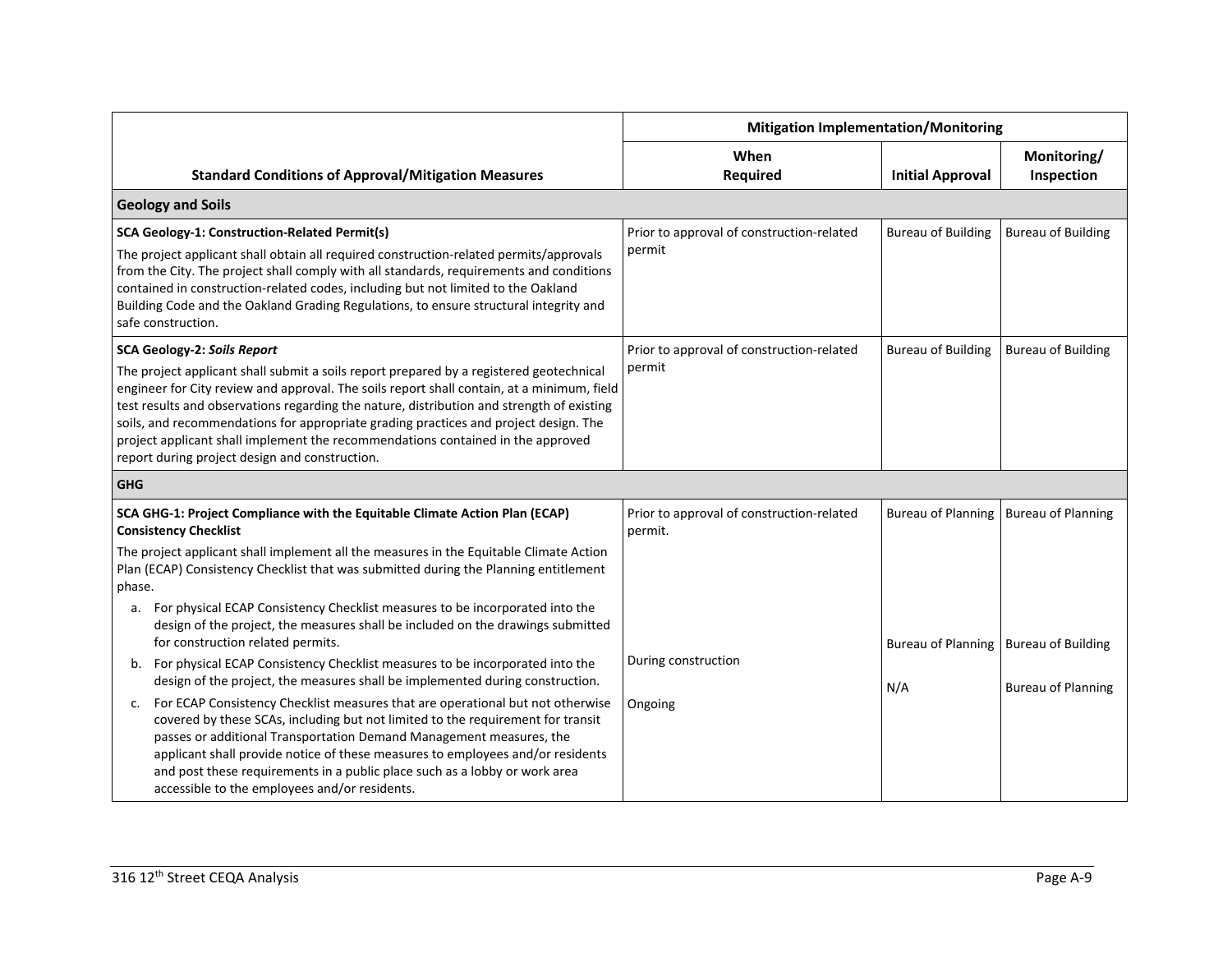|            |                                                                                                                                                                                                                                                                                                                                                                                                                                                                                                                                                                                                                                                                                                                                                                                                                                                                                                                                                                                              | <b>Mitigation Implementation/Monitoring</b>                      |                           |                           |
|------------|----------------------------------------------------------------------------------------------------------------------------------------------------------------------------------------------------------------------------------------------------------------------------------------------------------------------------------------------------------------------------------------------------------------------------------------------------------------------------------------------------------------------------------------------------------------------------------------------------------------------------------------------------------------------------------------------------------------------------------------------------------------------------------------------------------------------------------------------------------------------------------------------------------------------------------------------------------------------------------------------|------------------------------------------------------------------|---------------------------|---------------------------|
|            | <b>Standard Conditions of Approval/Mitigation Measures</b>                                                                                                                                                                                                                                                                                                                                                                                                                                                                                                                                                                                                                                                                                                                                                                                                                                                                                                                                   | When<br><b>Required</b>                                          | <b>Initial Approval</b>   | Monitoring/<br>Inspection |
|            | <b>Hazards and Hazardous Materials</b>                                                                                                                                                                                                                                                                                                                                                                                                                                                                                                                                                                                                                                                                                                                                                                                                                                                                                                                                                       |                                                                  |                           |                           |
|            | <b>SCA Hazards-1: Hazardous Materials Related to Construction</b>                                                                                                                                                                                                                                                                                                                                                                                                                                                                                                                                                                                                                                                                                                                                                                                                                                                                                                                            | During construction                                              | N/A                       | <b>Bureau of Building</b> |
| following: | The project applicant shall ensure that Best Management Practices (BMPs) are<br>implemented by the contractor during construction to minimize potential negative<br>effects on groundwater, soils, and human health. These shall include, at a minimum, the                                                                                                                                                                                                                                                                                                                                                                                                                                                                                                                                                                                                                                                                                                                                  |                                                                  |                           |                           |
|            | a. Follow manufacture's recommendations for use, storage, and disposal of<br>chemical products used in construction;                                                                                                                                                                                                                                                                                                                                                                                                                                                                                                                                                                                                                                                                                                                                                                                                                                                                         |                                                                  |                           |                           |
|            | b. Avoid overtopping construction equipment fuel gas tanks;                                                                                                                                                                                                                                                                                                                                                                                                                                                                                                                                                                                                                                                                                                                                                                                                                                                                                                                                  |                                                                  |                           |                           |
| c.         | During routine maintenance of construction equipment, properly contain and<br>remove grease and oils;                                                                                                                                                                                                                                                                                                                                                                                                                                                                                                                                                                                                                                                                                                                                                                                                                                                                                        |                                                                  |                           |                           |
|            | d. Properly dispose of discarded containers of fuels and other chemicals;                                                                                                                                                                                                                                                                                                                                                                                                                                                                                                                                                                                                                                                                                                                                                                                                                                                                                                                    |                                                                  |                           |                           |
| e.         | Implement lead-safe work practices and comply with all local, regional, state, and<br>federal requirements concerning lead (for more information refer to the<br>Alameda County Lead Poisoning Prevention Program); and                                                                                                                                                                                                                                                                                                                                                                                                                                                                                                                                                                                                                                                                                                                                                                      |                                                                  |                           |                           |
| f.         | If soil, groundwater, or other environmental medium with suspected<br>contamination is encountered unexpectedly during construction activities (e.g.,<br>identified by odor or visual staining, or if any underground storage tanks,<br>abandoned drums or other hazardous materials or wastes are encountered), the<br>project applicant shall cease work in the vicinity of the suspect material, the area<br>shall be secured as necessary, and the applicant shall take all appropriate<br>measures to protect human health and the environment. Appropriate measures<br>shall include notifying the City and applicable regulatory agency(ies) and<br>implementation of the actions described in the City's Standard Conditions of<br>Approval, as necessary, to identify the nature and extent of contamination. Work<br>shall not resume in the area(s) affected until the measures have been<br>implemented under the oversight of the City or regulatory agency, as<br>appropriate. |                                                                  |                           |                           |
|            | SCA Hazards-2: Hazardous Building Materials and Site Contamination<br>Hazardous Building Materials Assessment: The project applicant shall submit a<br>comprehensive assessment report to the Bureau of Building, signed by a qualified<br>environmental professional, documenting the presence or lack thereof of asbestos-<br>containing materials (ACMs), lead-based paint, polychlorinated biphenyls (PCBs), and<br>any other building materials or stored materials classified as hazardous materials by                                                                                                                                                                                                                                                                                                                                                                                                                                                                                | Prior to approval of demolition, grading, or<br>building permits | <b>Bureau of Building</b> | <b>Bureau of Building</b> |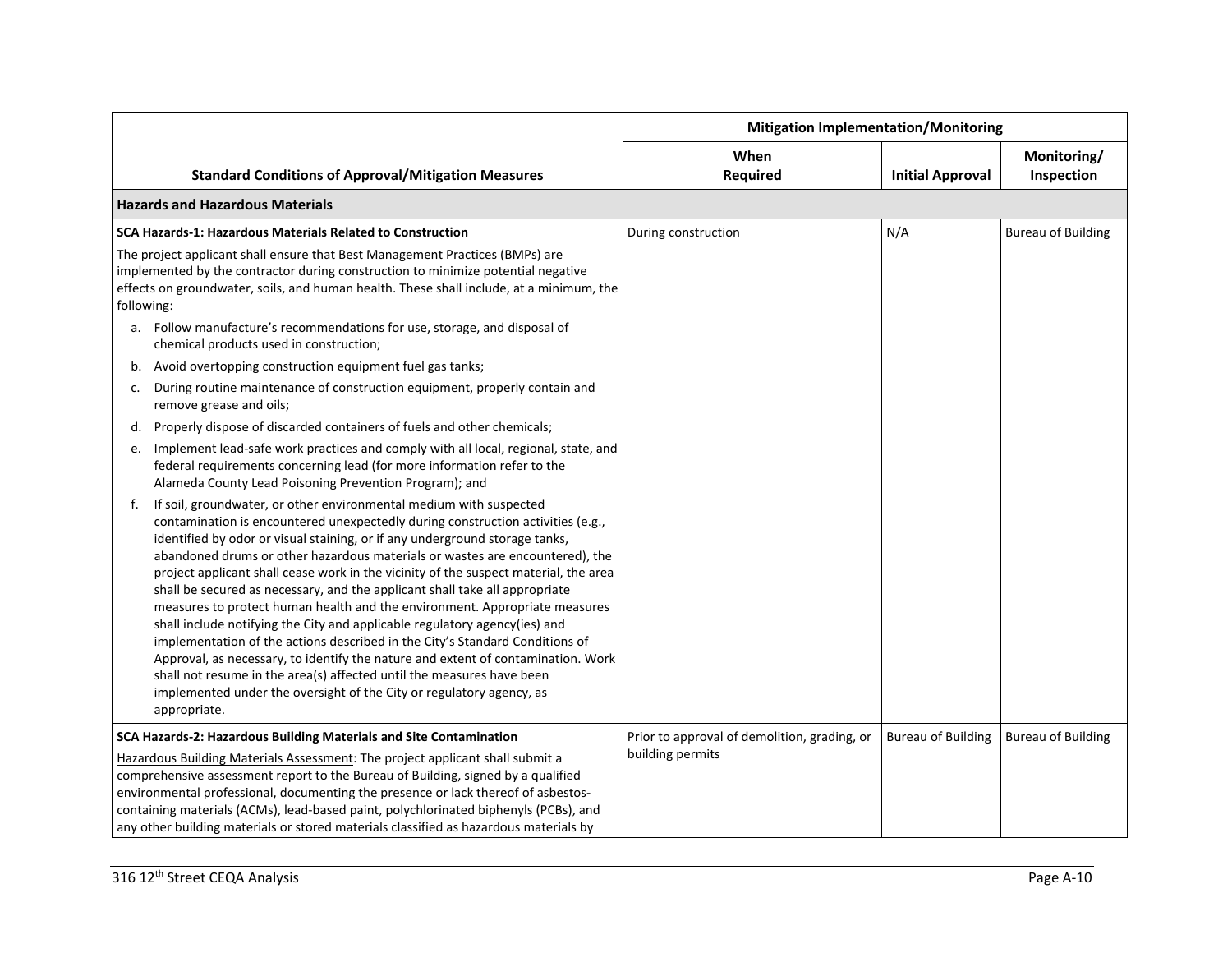|                                                                                                                                                                                                                                                                                                                                                                                                                                                                                                                                                                                                                                                                                                                         | <b>Mitigation Implementation/Monitoring</b>         |                                                      |                                                      |
|-------------------------------------------------------------------------------------------------------------------------------------------------------------------------------------------------------------------------------------------------------------------------------------------------------------------------------------------------------------------------------------------------------------------------------------------------------------------------------------------------------------------------------------------------------------------------------------------------------------------------------------------------------------------------------------------------------------------------|-----------------------------------------------------|------------------------------------------------------|------------------------------------------------------|
| <b>Standard Conditions of Approval/Mitigation Measures</b>                                                                                                                                                                                                                                                                                                                                                                                                                                                                                                                                                                                                                                                              | When<br>Required                                    | <b>Initial Approval</b>                              | Monitoring/<br>Inspection                            |
| State or federal law. If lead-based paint, ACMs, PCBs, or any other building materials or<br>stored materials classified as hazardous materials are present, the project applicant<br>shall submit specifications prepared and signed by a qualified environmental<br>professional, for the stabilization and/or removal of the identified hazardous materials<br>in accordance with all applicable laws and regulations. The project applicant shall<br>implement the approved recommendations and submit to the City evidence of approval<br>for any proposed remedial action and required clearances by the applicable local, state,<br>or federal regulatory agency.                                                |                                                     |                                                      |                                                      |
| Environmental Site Assessment Required: The project applicant shall submit a Phase I<br>Environmental Site Assessment report, and Phase II Environmental Site Assessment<br>report if warranted by the Phase I report, for the project site for review and approval by<br>the City. The report(s) shall be prepared by a qualified environmental assessment<br>professional and include recommendations for remedial action, as appropriate, for<br>hazardous materials. The project applicant shall implement the approved<br>recommendations and submit to the City evidence of approval for any proposed<br>remedial action and required clearances by the applicable local, state, or federal<br>regulatory agency. | Prior to approval of construction-related<br>permit | Applicable<br>regulatory agency<br>with jurisdiction | Applicable<br>regulatory agency<br>with jurisdiction |
| Health and Safety Plan Required: The project applicant shall submit a Health and Safety<br>Plan for the review and approval by the City in order to protect project construction<br>workers from risks associated with hazardous materials. The project applicant shall<br>implement the approved Plan.                                                                                                                                                                                                                                                                                                                                                                                                                 | Prior to approval of construction-related<br>permit | <b>Bureau of Building</b>                            | <b>Bureau of Building</b>                            |
| Best Management Practices (BMPs) Required for Contaminated Sites: The project<br>applicant shall ensure that Best Management Practices (BMPs) are implemented by the<br>contractor during construction to minimize potential soil and groundwater hazards.<br>These shall include the following:                                                                                                                                                                                                                                                                                                                                                                                                                        | During construction                                 | N/A                                                  | <b>Bureau of Building</b>                            |
| a. Soil generated by construction activities shall be stockpiled on-site in a secure<br>and safe manner. All contaminated soils determined to be hazardous or non-<br>hazardous waste must be adequately profiled (sampled) prior to acceptable<br>reuse or disposal at an appropriate off-site facility. Specific sampling and<br>handling and transport procedures for reuse or disposal shall be in accordance<br>with applicable local, state, and federal requirements.                                                                                                                                                                                                                                            |                                                     |                                                      |                                                      |
| Groundwater pumped from the subsurface shall be contained on-site in a secure<br>b.<br>and safe manner, prior to treatment and disposal, to ensure environmental and<br>health issues are resolved pursuant to applicable laws and policies. Engineering<br>controls shall be utilized, which include impermeable barriers to prohibit<br>groundwater and vapor intrusion into the building.                                                                                                                                                                                                                                                                                                                            |                                                     |                                                      |                                                      |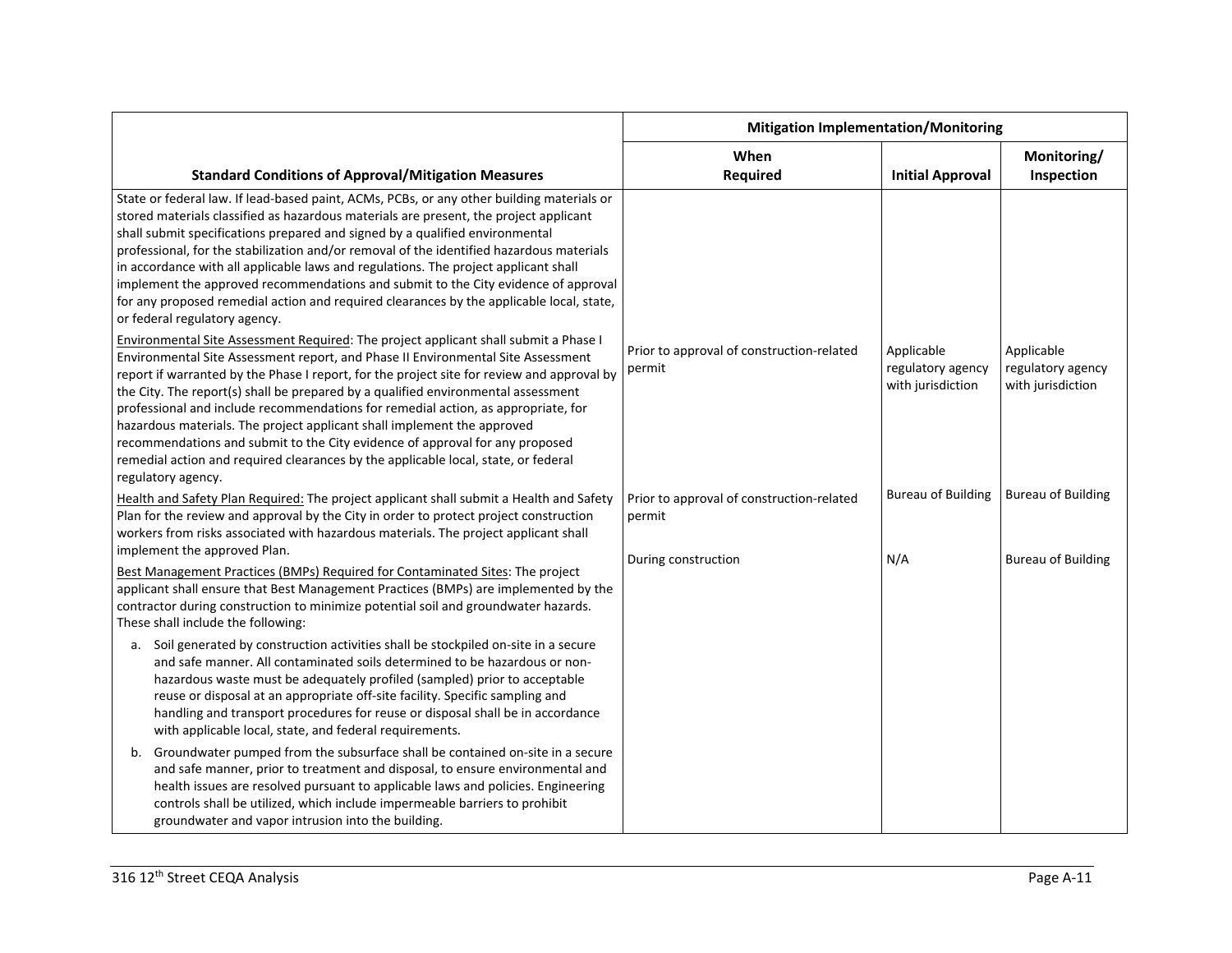|                                                                                                                                                                                                                                                                                                                                                                                                                                                                                                                                                                                                                                                                                                                                                                                                                     | <b>Mitigation Implementation/Monitoring</b>                                   |                                                                                                                                              |                                                      |
|---------------------------------------------------------------------------------------------------------------------------------------------------------------------------------------------------------------------------------------------------------------------------------------------------------------------------------------------------------------------------------------------------------------------------------------------------------------------------------------------------------------------------------------------------------------------------------------------------------------------------------------------------------------------------------------------------------------------------------------------------------------------------------------------------------------------|-------------------------------------------------------------------------------|----------------------------------------------------------------------------------------------------------------------------------------------|------------------------------------------------------|
| <b>Standard Conditions of Approval/Mitigation Measures</b>                                                                                                                                                                                                                                                                                                                                                                                                                                                                                                                                                                                                                                                                                                                                                          | When<br>Required                                                              | <b>Initial Approval</b>                                                                                                                      | Monitoring/<br>Inspection                            |
| SCA Hazards-3: Regulatory Permits and Authorizations from Other Agencies<br>The project applicant shall obtain all necessary regulatory permits and authorizations<br>from applicable resource/regulatory agencies including, but not limited to, the Regional<br>Water Quality Control Board, Bay Area Air Quality Management District, Bay<br>Conservation and Development Commission, California Department of Fish and<br>Wildlife, U. S. Fish and Wildlife Service, and Army Corps of Engineers and shall comply<br>with all requirements and conditions of the permits/authorizations. The project<br>applicant shall submit evidence of the approved permits/authorizations to the City,<br>along with evidence demonstrating compliance with any regulatory<br>permit/authorization conditions of approval. | Prior to activity requiring<br>permit/authorization from regulatory<br>agency | Approval by<br>applicable<br>regulatory agency<br>with jurisdiction;<br>evidence of<br>approval<br>submitted to<br><b>Bureau of Planning</b> | Applicable<br>regulatory agency<br>with jurisdiction |
| <b>Hydrology and Water Quality</b>                                                                                                                                                                                                                                                                                                                                                                                                                                                                                                                                                                                                                                                                                                                                                                                  |                                                                               |                                                                                                                                              |                                                      |
| SCA Hydrology-1: Erosion and Sedimentation Control Plan for Construction<br>The project applicant shall implement Best Management Practices (BMPs) to reduce<br>erosion, sedimentation, and water quality impacts during construction to the maximum<br>extent practicable. At a minimum, the project applicant shall provide filter materials<br>deemed acceptable to the City at nearby catch basins to prevent any debris and dirt<br>from flowing into the City's storm drain system and creeks.                                                                                                                                                                                                                                                                                                                | During construction                                                           | N/A                                                                                                                                          | <b>Bureau of Building</b>                            |
| SCA Hydrology-2: Site Design Measures to Reduce Stormwater Runoff<br>Pursuant to Provision C.3 of the Municipal Regional Stormwater Permit issued under<br>the National Pollutant Discharge Elimination System (NPDES), the project applicant is<br>encouraged to incorporate appropriate site design measures into the project to reduce<br>the amount of stormwater runoff. These measures may include, but are not limited to,<br>the following:<br>Minimize impervious surfaces, especially directly connected impervious surfaces<br>a.                                                                                                                                                                                                                                                                        | Ongoing                                                                       | N/A                                                                                                                                          | N/A                                                  |
| and surface parking areas;<br>Utilize permeable paving in place of impervious paving where appropriate;<br>b.<br>Cluster structures;<br>c.<br>Direct roof runoff to vegetated areas;<br>d.<br>Preserve quality open space; and<br>e.<br>Establish vegetated buffer areas.                                                                                                                                                                                                                                                                                                                                                                                                                                                                                                                                           |                                                                               |                                                                                                                                              |                                                      |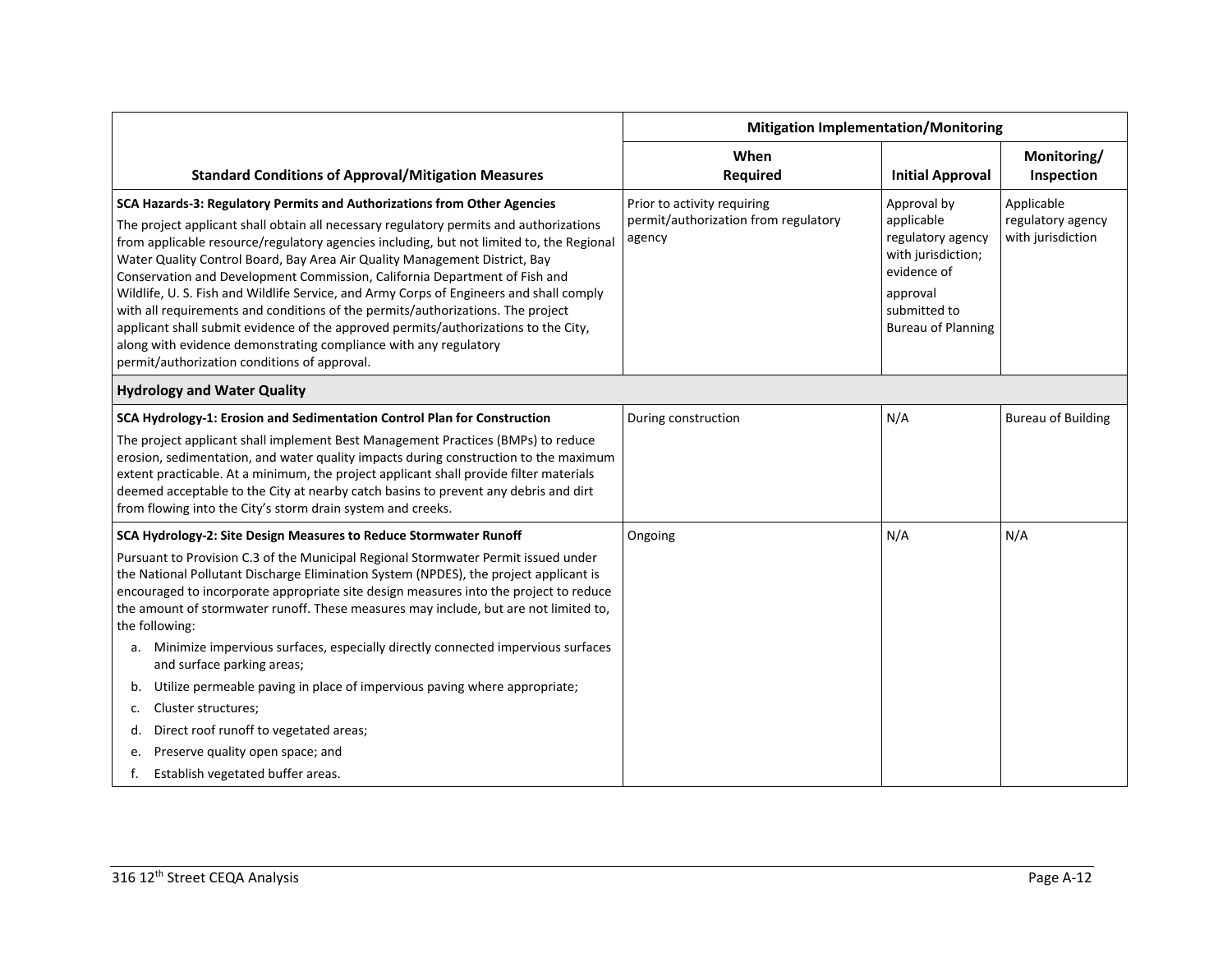|    |                                                                                                                                                                                                                                                                                                                                                             | <b>Mitigation Implementation/Monitoring</b> |                                 |                           |
|----|-------------------------------------------------------------------------------------------------------------------------------------------------------------------------------------------------------------------------------------------------------------------------------------------------------------------------------------------------------------|---------------------------------------------|---------------------------------|---------------------------|
|    | <b>Standard Conditions of Approval/Mitigation Measures</b>                                                                                                                                                                                                                                                                                                  | When<br>Required                            | <b>Initial Approval</b>         | Monitoring/<br>Inspection |
|    | SCA Hydrology-3: Source Control Measures to Limit Stormwater Pollution                                                                                                                                                                                                                                                                                      | Ongoing                                     | N/A                             | N/A                       |
|    | Pursuant to Provision C.3 of the Municipal Regional Stormwater Permit issued under<br>the National Pollutant Discharge Elimination System (NPDES), the project applicant is<br>encouraged to incorporate appropriate source control measures to limit pollution in<br>stormwater runoff. These measures may include, but are not limited to, the following: |                                             |                                 |                           |
| a. | Stencil storm drain inlets "No Dumping - Drains to Bay;"                                                                                                                                                                                                                                                                                                    |                                             |                                 |                           |
| b. | Minimize the use of pesticides and fertilizers;                                                                                                                                                                                                                                                                                                             |                                             |                                 |                           |
| c. | Cover outdoor material storage areas, loading docks, repair/maintenance bays<br>and fueling areas;                                                                                                                                                                                                                                                          |                                             |                                 |                           |
|    | d. Cover trash, food waste, and compactor enclosures; and                                                                                                                                                                                                                                                                                                   |                                             |                                 |                           |
| e. | Plumb the following discharges to the sanitary sewer system, subject to City<br>approval:                                                                                                                                                                                                                                                                   |                                             |                                 |                           |
| f. | Discharges from indoor floor mats, equipment, hood filter, wash racks, and,<br>covered outdoor wash racks for restaurants;                                                                                                                                                                                                                                  |                                             |                                 |                           |
| g. | Dumpster drips from covered trash, food waste, and compactor enclosures;                                                                                                                                                                                                                                                                                    |                                             |                                 |                           |
| h. | Discharges from outdoor covered wash areas for vehicles, equipment, and<br>accessories;                                                                                                                                                                                                                                                                     |                                             |                                 |                           |
|    | Swimming pool water, if discharge to on-site vegetated areas is not feasible; and                                                                                                                                                                                                                                                                           |                                             |                                 |                           |
| j. | Fire sprinkler teat water, if discharge to on-site vegetated areas is not feasible.                                                                                                                                                                                                                                                                         |                                             |                                 |                           |
|    | SCA Hydrology-4: NPDES C.3 Stormwater Requirements for Small Projects                                                                                                                                                                                                                                                                                       | Prior to approval of construction-related   | Bureau of                       | <b>Bureau of Building</b> |
|    | Pursuant to Provision C.3 of the Municipal Regional Stormwater Permit issued under<br>the National Pollutant Discharge Elimination System (NPDES), the project applicant shall<br>incorporate one or more of the following site design measures into the project:                                                                                           | permit                                      | Planning; Bureau<br>of Building |                           |
| а. | Direct roof runoff into cisterns or rain barrels for reuse;                                                                                                                                                                                                                                                                                                 |                                             |                                 |                           |
| b. | Direct roof runoff onto vegetated areas;                                                                                                                                                                                                                                                                                                                    |                                             |                                 |                           |
| c. | Direct runoff from sidewalks, walkways, and/or patios onto vegetated areas;                                                                                                                                                                                                                                                                                 |                                             |                                 |                           |
| d. | Direct runoff from driveways and/or uncovered parking lots onto vegetated<br>areas;                                                                                                                                                                                                                                                                         |                                             |                                 |                           |
| e. | Construct sidewalks, walkways, and/or patios with permeable surfaces; or                                                                                                                                                                                                                                                                                    |                                             |                                 |                           |
| f. | Construct bike lanes, driveways, and/or uncovered parking lots with permeable<br>surfaces.                                                                                                                                                                                                                                                                  |                                             |                                 |                           |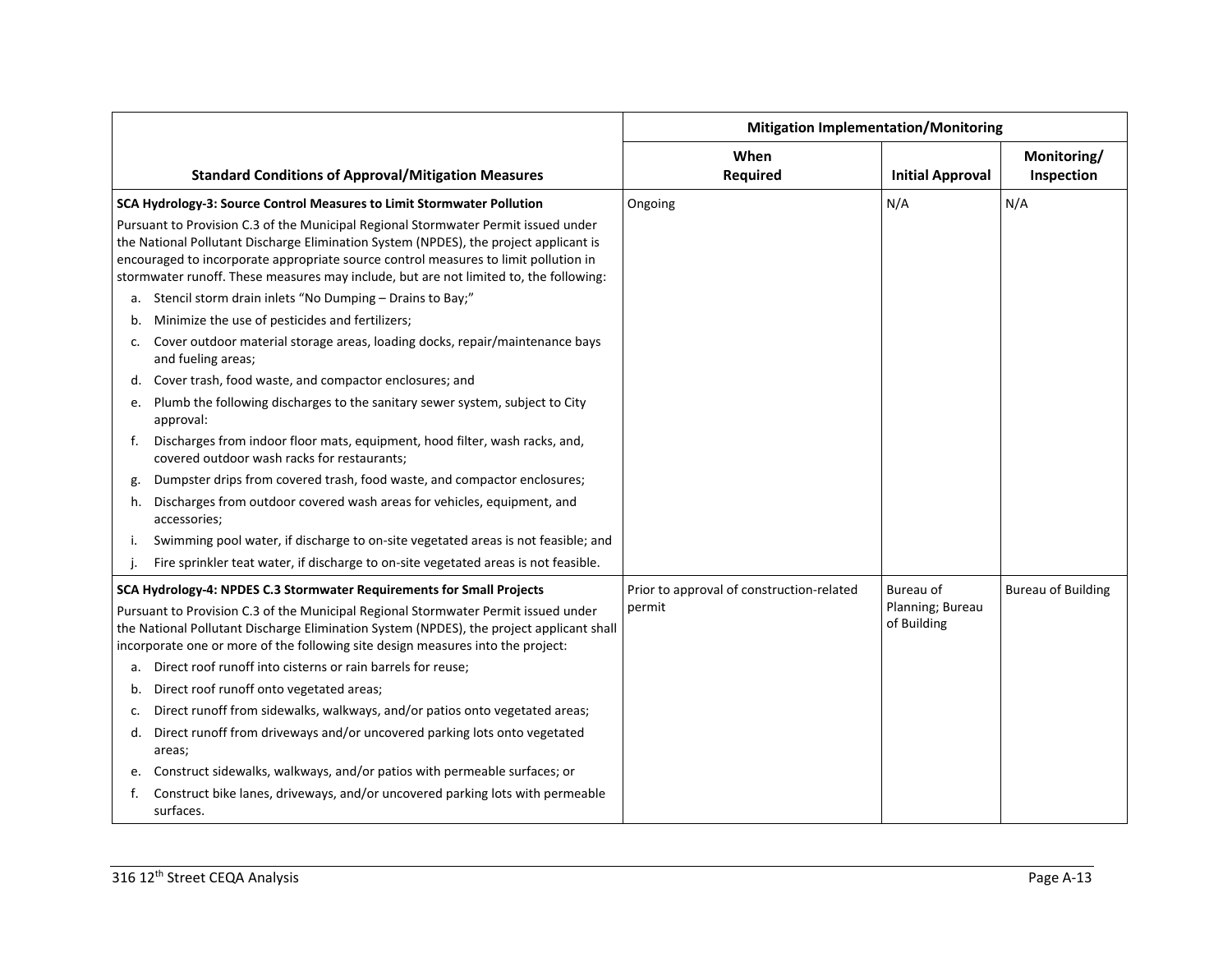|                                                                                                                                                                                                                                                                                                                                                                                                                                                                                                                                                                                                                                                                                                                                                                                                                                                                                                                                                                                    | <b>Mitigation Implementation/Monitoring</b> |                         |                           |
|------------------------------------------------------------------------------------------------------------------------------------------------------------------------------------------------------------------------------------------------------------------------------------------------------------------------------------------------------------------------------------------------------------------------------------------------------------------------------------------------------------------------------------------------------------------------------------------------------------------------------------------------------------------------------------------------------------------------------------------------------------------------------------------------------------------------------------------------------------------------------------------------------------------------------------------------------------------------------------|---------------------------------------------|-------------------------|---------------------------|
| <b>Standard Conditions of Approval/Mitigation Measures</b>                                                                                                                                                                                                                                                                                                                                                                                                                                                                                                                                                                                                                                                                                                                                                                                                                                                                                                                         | When<br><b>Required</b>                     | <b>Initial Approval</b> | Monitoring/<br>Inspection |
| The project drawings submitted for construction-related permits shall include the<br>proposed site design measure(s) and the approved measure(s) shall be installed during<br>construction. The design and installation of the measure(s) shall comply with all<br>applicable City requirements.                                                                                                                                                                                                                                                                                                                                                                                                                                                                                                                                                                                                                                                                                   |                                             |                         |                           |
| <b>Noise</b>                                                                                                                                                                                                                                                                                                                                                                                                                                                                                                                                                                                                                                                                                                                                                                                                                                                                                                                                                                       |                                             |                         |                           |
| <b>SCA Noise-1: Construction Days/Hours</b>                                                                                                                                                                                                                                                                                                                                                                                                                                                                                                                                                                                                                                                                                                                                                                                                                                                                                                                                        | During construction                         | N/A                     | <b>Bureau of Building</b> |
| The project applicant shall comply with the following restrictions concerning<br>construction days and hours:                                                                                                                                                                                                                                                                                                                                                                                                                                                                                                                                                                                                                                                                                                                                                                                                                                                                      |                                             |                         |                           |
| a. Construction activities are limited to between 7:00 a.m. and 7:00 p.m. Monday<br>through Friday, except that pier drilling and/or other extreme noise generating<br>activities greater than 90 dBA shall be limited to between 8:00 a.m. and 4:00<br>p.m.                                                                                                                                                                                                                                                                                                                                                                                                                                                                                                                                                                                                                                                                                                                       |                                             |                         |                           |
| b. Construction activities are limited to between 9:00 a.m. and 5:00 p.m. on<br>Saturday. In residential zones and within 300 feet of a residential zone,<br>construction activities are allowed from 9:00 a.m. to 5:00 p.m. only within the<br>interior of the building with the doors and windows closed. No pier drilling or<br>other extreme noise generating activities greater than 90 dBA are allowed on<br>Saturday.                                                                                                                                                                                                                                                                                                                                                                                                                                                                                                                                                       |                                             |                         |                           |
| No construction is allowed on Sunday or federal holidays.<br>C.                                                                                                                                                                                                                                                                                                                                                                                                                                                                                                                                                                                                                                                                                                                                                                                                                                                                                                                    |                                             |                         |                           |
| Construction activities include, but are not limited to, truck idling, moving equipment<br>(including trucks, elevators, etc.) or materials, deliveries, and construction meetings<br>held on-site in a non-enclosed area.                                                                                                                                                                                                                                                                                                                                                                                                                                                                                                                                                                                                                                                                                                                                                         |                                             |                         |                           |
| Any construction activity proposed outside of the above days and hours for special<br>activities (such as concrete pouring which may require more continuous amounts of<br>time) shall be evaluated on a case-by-case basis by the City, with criteria including the<br>urgency/emergency nature of the work, the proximity of residential or other sensitive<br>uses, and a consideration of nearby residents'/occupants' preferences. The project<br>applicant shall notify property owners and occupants located within 300 feet at least 14<br>calendar days prior to construction activity proposed outside of the above days/hours.<br>When submitting a request to the City to allow construction activity outside of the<br>above days/hours, the project applicant shall submit information concerning the type<br>and duration of proposed construction activity and the draft public notice for City<br>review and approval prior to distribution of the public notice. |                                             |                         |                           |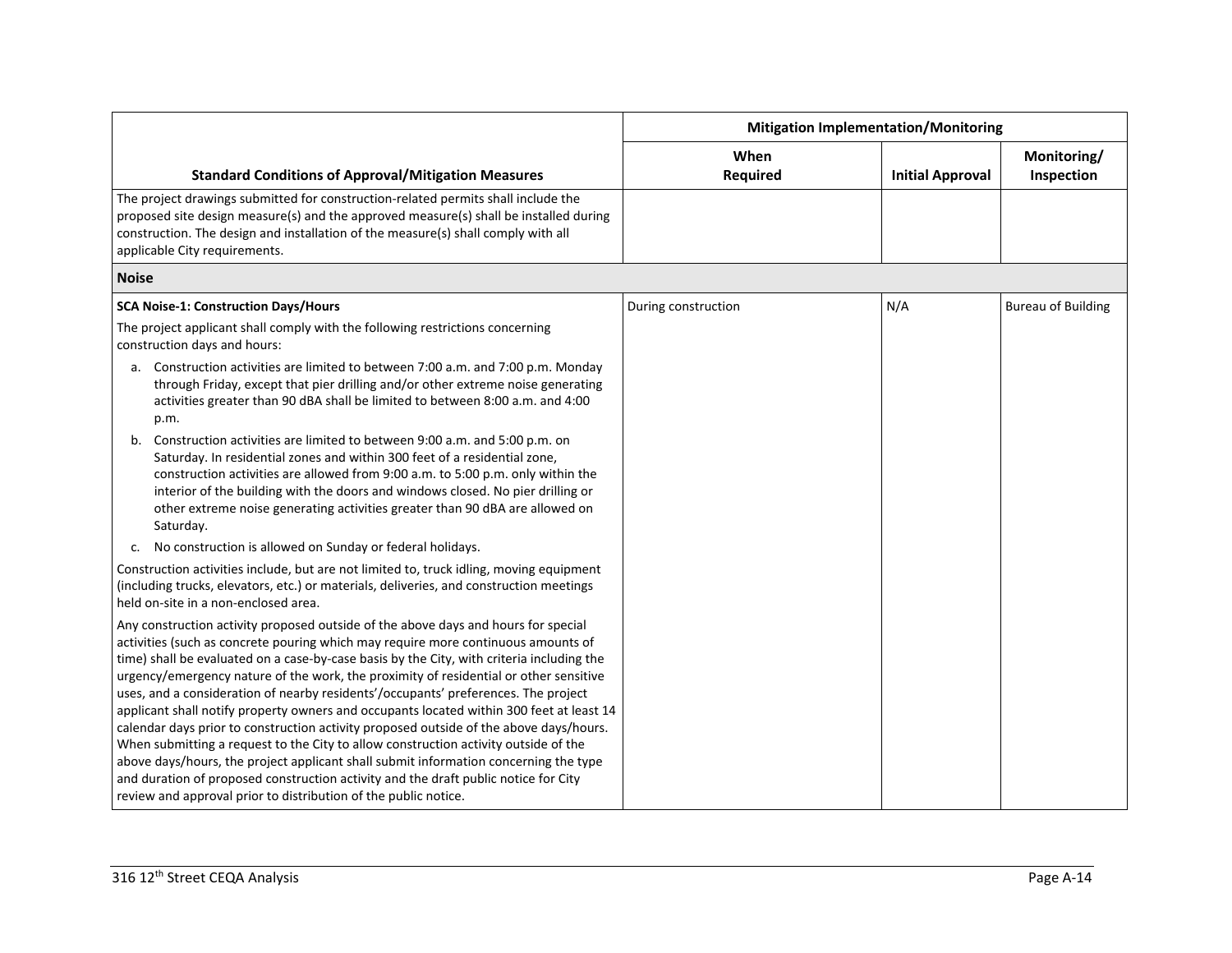|                                                                                                                                                                                                                                                                                                                                                                                                                                                                                                                                                                                                                                                                                                                                                                                                                       | <b>Mitigation Implementation/Monitoring</b> |                           |                           |
|-----------------------------------------------------------------------------------------------------------------------------------------------------------------------------------------------------------------------------------------------------------------------------------------------------------------------------------------------------------------------------------------------------------------------------------------------------------------------------------------------------------------------------------------------------------------------------------------------------------------------------------------------------------------------------------------------------------------------------------------------------------------------------------------------------------------------|---------------------------------------------|---------------------------|---------------------------|
| <b>Standard Conditions of Approval/Mitigation Measures</b>                                                                                                                                                                                                                                                                                                                                                                                                                                                                                                                                                                                                                                                                                                                                                            | When<br><b>Required</b>                     | <b>Initial Approval</b>   | Monitoring/<br>Inspection |
| <b>SCA Noise-2: Construction Noise</b>                                                                                                                                                                                                                                                                                                                                                                                                                                                                                                                                                                                                                                                                                                                                                                                | During construction                         | N/A                       | <b>Bureau of Building</b> |
| The project applicant shall implement noise reduction measures to reduce noise<br>impacts due to construction. Noise reduction measures include, but are not limited to,<br>the following:                                                                                                                                                                                                                                                                                                                                                                                                                                                                                                                                                                                                                            |                                             |                           |                           |
| a. Equipment and trucks used for project construction shall utilize the best available<br>noise control techniques (e.g., improved mufflers, equipment redesign, use of intake<br>silencers, ducts, engine enclosures and acoustically-attenuating shields or shrouds)<br>wherever feasible.                                                                                                                                                                                                                                                                                                                                                                                                                                                                                                                          |                                             |                           |                           |
| b. Except as provided herein, impact tools (e.g., jackhammers, pavement breakers, and<br>rock drills) used for project construction shall be hydraulically or electrically powered to<br>avoid noise associated with compressed air exhaust from pneumatically powered tools.<br>However, where use of pneumatic tools is unavoidable, an exhaust muffler on the<br>compressed air exhaust shall be used; this muffler can lower noise levels from the<br>exhaust by up to about 10 dBA. External jackets on the tools themselves shall be used, if<br>such jackets are commercially available, and this could achieve a reduction of 5 dBA.<br>Quieter procedures shall be used, such as drills rather than impact equipment,<br>whenever such procedures are available and consistent with construction procedures. |                                             |                           |                           |
| c. Applicant shall use temporary power poles instead of generators where feasible.                                                                                                                                                                                                                                                                                                                                                                                                                                                                                                                                                                                                                                                                                                                                    |                                             |                           |                           |
| d. Stationary noise sources shall be located as far from adjacent properties as possible,<br>and they shall be muffled and enclosed within temporary sheds, incorporate insulation<br>barriers, or use other measures as determined by the City to provide equivalent noise<br>reduction.                                                                                                                                                                                                                                                                                                                                                                                                                                                                                                                             |                                             |                           |                           |
| e. The noisiest phases of construction shall be limited to less than 10 days at a time.<br>Exceptions may be allowed if the City determines an extension is necessary and all<br>available noise reduction controls are implemented.                                                                                                                                                                                                                                                                                                                                                                                                                                                                                                                                                                                  |                                             |                           |                           |
| <b>SCA Noise-3: Extreme Construction Noise</b>                                                                                                                                                                                                                                                                                                                                                                                                                                                                                                                                                                                                                                                                                                                                                                        | Prior to approval of construction-related   | <b>Bureau of Building</b> | <b>Bureau of Building</b> |
| Construction Noise Management Plan Required: Prior to any extreme noise generating<br>construction activities (e.g., pier drilling, pile driving and other activities generating<br>greater than 90dBA), the project applicant shall submit a Construction Noise<br>Management Plan prepared by a qualified acoustical consultant for City review and<br>approval that contains a set of site-specific noise attenuation measures to further<br>reduce construction impacts associated with extreme noise generating activities. The<br>project applicant shall implement the approved Plan during construction. Potential<br>attenuation measures include, but are not limited to, the following:                                                                                                                    | permit                                      |                           |                           |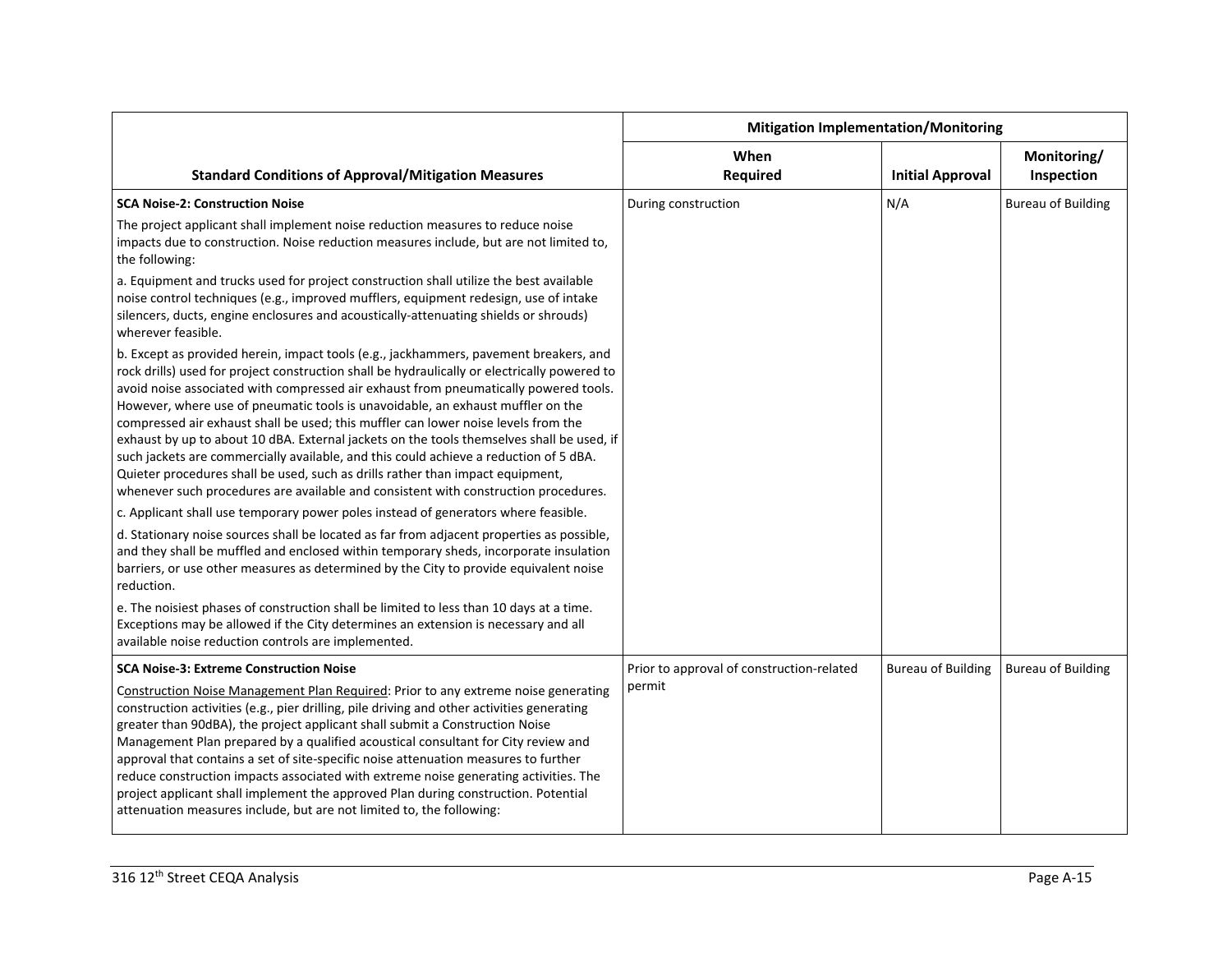|                                                                                                                                                                                                                                                                                                                                                                                                                                                                                                                                                                                                                                                      |                                                                                                                                                                                                                                                                                                        | <b>Mitigation Implementation/Monitoring</b> |                           |                           |
|------------------------------------------------------------------------------------------------------------------------------------------------------------------------------------------------------------------------------------------------------------------------------------------------------------------------------------------------------------------------------------------------------------------------------------------------------------------------------------------------------------------------------------------------------------------------------------------------------------------------------------------------------|--------------------------------------------------------------------------------------------------------------------------------------------------------------------------------------------------------------------------------------------------------------------------------------------------------|---------------------------------------------|---------------------------|---------------------------|
|                                                                                                                                                                                                                                                                                                                                                                                                                                                                                                                                                                                                                                                      | <b>Standard Conditions of Approval/Mitigation Measures</b>                                                                                                                                                                                                                                             | When<br><b>Required</b>                     | <b>Initial Approval</b>   | Monitoring/<br>Inspection |
| i.                                                                                                                                                                                                                                                                                                                                                                                                                                                                                                                                                                                                                                                   | Erect temporary plywood noise barriers around the construction site, particularly<br>along on sites adjacent to residential buildings;                                                                                                                                                                 |                                             |                           |                           |
|                                                                                                                                                                                                                                                                                                                                                                                                                                                                                                                                                                                                                                                      | Implement "quiet" pile driving technology (such as pre-drilling of piles, the use of<br>more than one pile driver to shorten the total pile driving duration), where<br>feasible, in consideration of geotechnical and structural requirements and<br>conditions;                                      |                                             |                           |                           |
|                                                                                                                                                                                                                                                                                                                                                                                                                                                                                                                                                                                                                                                      | iii. Utilize noise control blankets on the building structure as the building is erected<br>to reduce noise emission from the site;                                                                                                                                                                    |                                             |                           |                           |
|                                                                                                                                                                                                                                                                                                                                                                                                                                                                                                                                                                                                                                                      | iv. Evaluate the feasibility of noise control at the receivers by temporarily improving<br>the noise reduction capability of adjacent buildings by the use of sound blankets<br>for example and implement such measure if such measures are feasible and<br>would noticeably reduce noise impacts; and |                                             |                           |                           |
| v.                                                                                                                                                                                                                                                                                                                                                                                                                                                                                                                                                                                                                                                   | Monitor the effectiveness of noise attenuation measures by taking noise<br>measurements.                                                                                                                                                                                                               |                                             |                           |                           |
| b. Public Notification Required: The project applicant shall notify property owners and<br>occupants located within 300 feet of the construction activities at least 14 calendar<br>days prior to commencing extreme noise generating activities. Prior to providing the<br>notice, the project applicant shall submit to the City for review and approval the<br>proposed type and duration of extreme noise generating activities and the proposed<br>public notice. The public notice shall provide the estimated start and end dates of the<br>extreme noise generating activities and describe noise attenuation measures to be<br>implemented. |                                                                                                                                                                                                                                                                                                        | During construction                         | <b>Bureau of Building</b> | <b>Bureau of Building</b> |
|                                                                                                                                                                                                                                                                                                                                                                                                                                                                                                                                                                                                                                                      | SCA Noise-4: Exposure to Community Noise                                                                                                                                                                                                                                                               | Prior to approval of construction-related   | <b>Bureau of Planning</b> | <b>Bureau of Building</b> |
| The project applicant shall submit a Noise Reduction Plan prepared by a qualified<br>acoustical engineer for City review and approval that contains noise reduction<br>measures (e.g., sound-rated window, wall, and door assemblies) to achieve an<br>acceptable interior noise level in accordance with the land use compatibility guidelines<br>of the Noise Element of the Oakland General Plan. The applicant shall implement the<br>approved Plan during construction. To the maximum extent practicable, interior noise<br>levels shall not exceed the following:                                                                             |                                                                                                                                                                                                                                                                                                        | permit                                      |                           |                           |
|                                                                                                                                                                                                                                                                                                                                                                                                                                                                                                                                                                                                                                                      | a. 45 dBA: Residential activities, civic activities, hotels                                                                                                                                                                                                                                            |                                             |                           |                           |
| b.                                                                                                                                                                                                                                                                                                                                                                                                                                                                                                                                                                                                                                                   | 50 dBA: Administrative offices; group assembly activities                                                                                                                                                                                                                                              |                                             |                           |                           |
|                                                                                                                                                                                                                                                                                                                                                                                                                                                                                                                                                                                                                                                      | 55 dBA: Commercial activities                                                                                                                                                                                                                                                                          |                                             |                           |                           |
|                                                                                                                                                                                                                                                                                                                                                                                                                                                                                                                                                                                                                                                      | d. 65 dBA: Industrial activities                                                                                                                                                                                                                                                                       |                                             |                           |                           |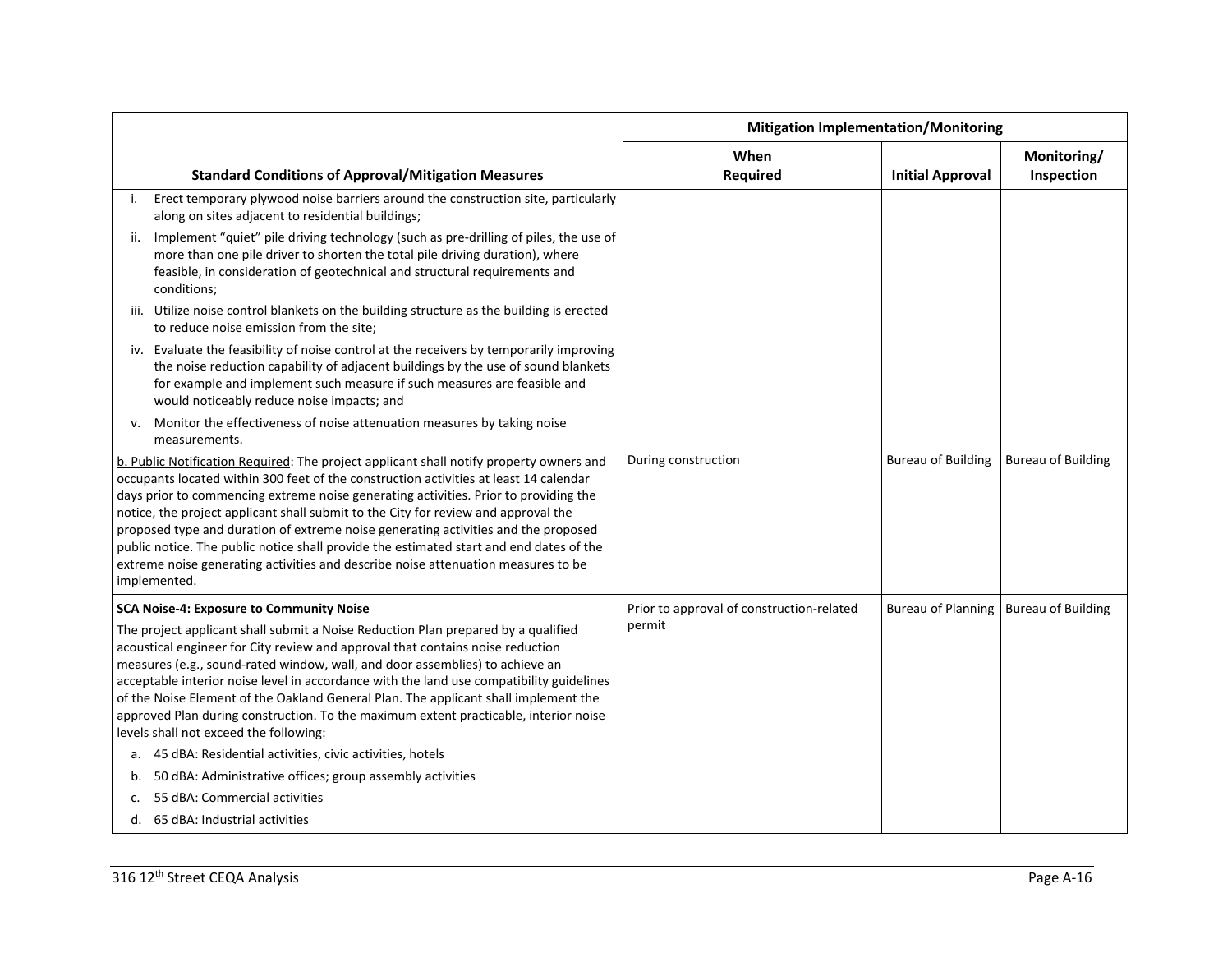|                                                                                                                                                                                                                                                                                                                                                                                                                                                                                                                                                                                                                                                                                                                                                                                                                                    | <b>Mitigation Implementation/Monitoring</b>         |                            |                            |
|------------------------------------------------------------------------------------------------------------------------------------------------------------------------------------------------------------------------------------------------------------------------------------------------------------------------------------------------------------------------------------------------------------------------------------------------------------------------------------------------------------------------------------------------------------------------------------------------------------------------------------------------------------------------------------------------------------------------------------------------------------------------------------------------------------------------------------|-----------------------------------------------------|----------------------------|----------------------------|
| <b>Standard Conditions of Approval/Mitigation Measures</b>                                                                                                                                                                                                                                                                                                                                                                                                                                                                                                                                                                                                                                                                                                                                                                         | When<br><b>Required</b>                             | <b>Initial Approval</b>    | Monitoring/<br>Inspection  |
| <b>SCA Noise-5: Operational Noise</b>                                                                                                                                                                                                                                                                                                                                                                                                                                                                                                                                                                                                                                                                                                                                                                                              | Ongoing                                             | N/A                        | <b>Bureau of Building</b>  |
| Noise levels from the project site after completion of the project (i.e., during project<br>operation) shall comply with the performance standards of chapter 17.120 of the<br>Oakland Planning Code and chapter 8.18 of the Oakland Municipal Code. If noise levels<br>exceed these standards, the activity causing the noise shall be abated until appropriate<br>noise reduction measures have been installed and compliance verified by the City.                                                                                                                                                                                                                                                                                                                                                                              |                                                     |                            |                            |
| SCA Noise-6: Vibration Impacts on Adjacent Structures or Vibration-Sensitive<br><b>Activities</b>                                                                                                                                                                                                                                                                                                                                                                                                                                                                                                                                                                                                                                                                                                                                  | Prior to construction                               | <b>Bureau of Building</b>  | <b>Bureau of Building</b>  |
| The project applicant shall submit a Vibration Analysis prepared by an acoustical and/or<br>structural engineer or other appropriate qualified professional for City review and<br>approval that establishes pre-construction baseline conditions and threshold levels of<br>vibration that could damage the adjacent structures. The Vibration Analysis shall<br>identify design means and methods of construction that shall be utilized in order to not<br>exceed the thresholds. The applicant shall implement the recommendations during<br>construction.                                                                                                                                                                                                                                                                     |                                                     |                            |                            |
| <b>Public Services</b>                                                                                                                                                                                                                                                                                                                                                                                                                                                                                                                                                                                                                                                                                                                                                                                                             |                                                     |                            |                            |
| SCA Services-1: Capital Improvements Impact Fee                                                                                                                                                                                                                                                                                                                                                                                                                                                                                                                                                                                                                                                                                                                                                                                    | Prior to issuance of building permit                | <b>Bureau of Building</b>  | N/A                        |
| The project applicant shall comply with the requirements of the City of Oakland Capital<br>Improvements Fee Ordinance (chapter 15.74 of the Oakland Municipal Code).                                                                                                                                                                                                                                                                                                                                                                                                                                                                                                                                                                                                                                                               |                                                     |                            |                            |
| <b>Transportation and Circulation</b>                                                                                                                                                                                                                                                                                                                                                                                                                                                                                                                                                                                                                                                                                                                                                                                              |                                                     |                            |                            |
| SCA TRANS-1: Construction Activity in the Public Right-of-Way                                                                                                                                                                                                                                                                                                                                                                                                                                                                                                                                                                                                                                                                                                                                                                      | Prior to approval of construction-related           | Dept. of                   | Dept. of                   |
| Obstruction Permit Required: The project applicant shall obtain an obstruction permit<br>from the City prior to placing any temporary construction-related obstruction in the<br>public right-of-way, including City streets and sidewalks, bicycle facilities, and bus stops                                                                                                                                                                                                                                                                                                                                                                                                                                                                                                                                                      | permit<br>Prior to approval of construction-related | Transportation<br>Dept. of | Transportation<br>Dept. of |
| Traffic Control Plan Required: In the event of obstructions to vehicle or bicycle travel<br>lanes, the project applicant shall submit a Traffic Control Plan to the City for review and<br>approval prior to obtaining an obstruction permit. The project applicant shall submit<br>evidence of City approval of the Traffic Control Plan with the application for an<br>obstruction permit. The Traffic Control Plan shall contain a set of comprehensive traffic<br>control measures for auto, transit, bicycle, and pedestrian accommodations (or detours,<br>if accommodations are not feasible), including detour signs if required, lane closure<br>procedures, signs, cones for drivers, and designated construction access routes. The<br>Traffic Control Plan shall be in conformance with the City's Supplemental Design | permit                                              | Transportation             | Transportation             |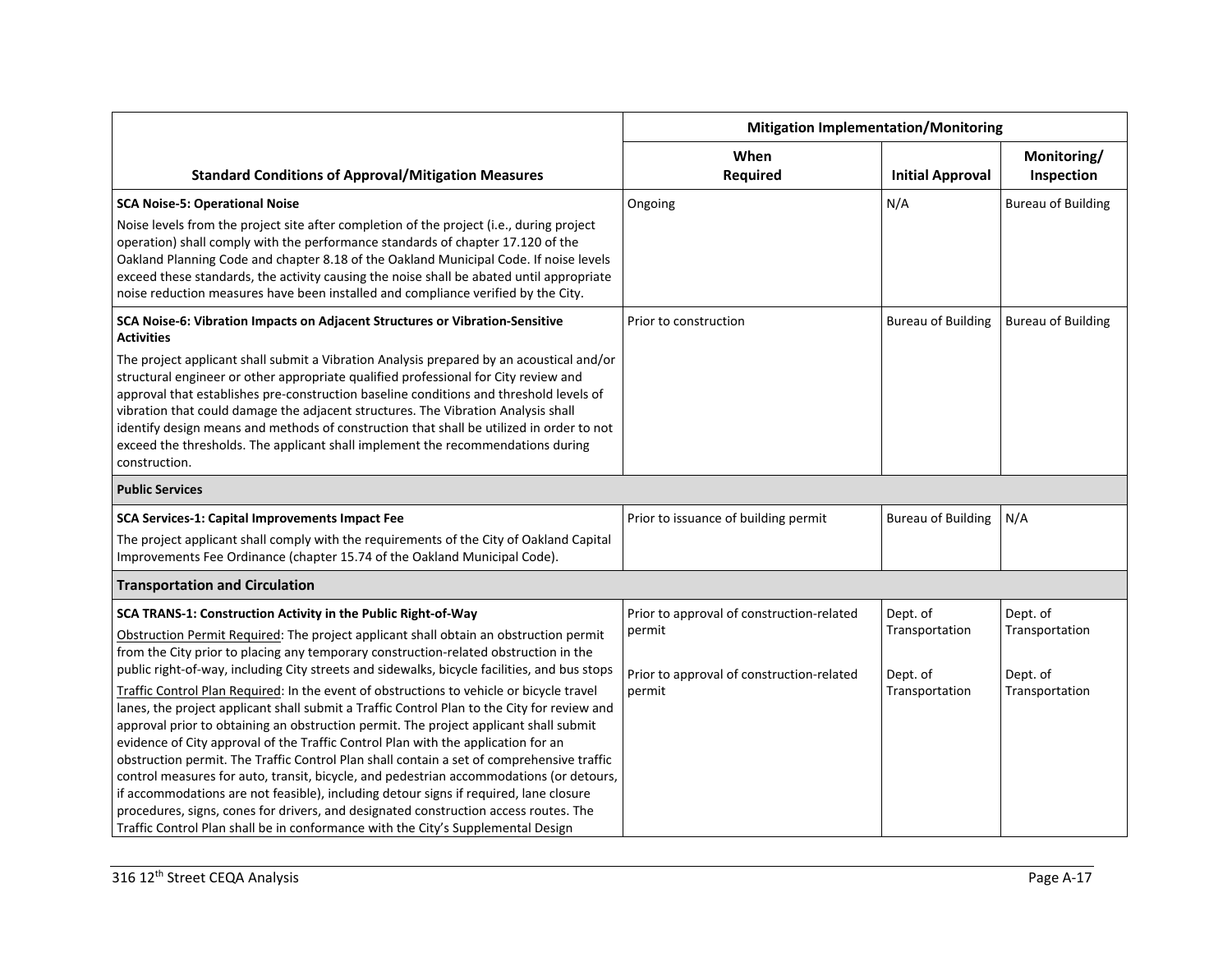|                                                                                                                                                                                                                                                                                                                                                                                                                                                                                                                                                                                                                                                                                                                                                                                                                                                                                                                                                                                                                                                                                                   | <b>Mitigation Implementation/Monitoring</b> |                                                   |                                                   |
|---------------------------------------------------------------------------------------------------------------------------------------------------------------------------------------------------------------------------------------------------------------------------------------------------------------------------------------------------------------------------------------------------------------------------------------------------------------------------------------------------------------------------------------------------------------------------------------------------------------------------------------------------------------------------------------------------------------------------------------------------------------------------------------------------------------------------------------------------------------------------------------------------------------------------------------------------------------------------------------------------------------------------------------------------------------------------------------------------|---------------------------------------------|---------------------------------------------------|---------------------------------------------------|
|                                                                                                                                                                                                                                                                                                                                                                                                                                                                                                                                                                                                                                                                                                                                                                                                                                                                                                                                                                                                                                                                                                   | When                                        |                                                   | Monitoring/                                       |
| <b>Standard Conditions of Approval/Mitigation Measures</b>                                                                                                                                                                                                                                                                                                                                                                                                                                                                                                                                                                                                                                                                                                                                                                                                                                                                                                                                                                                                                                        | <b>Required</b>                             | <b>Initial Approval</b>                           | Inspection                                        |
| Guidance for Accommodating Pedestrians, Bicyclists, and Bus Facilities in Construction<br>Zones. The project applicant shall implement the approved Plan during construction.                                                                                                                                                                                                                                                                                                                                                                                                                                                                                                                                                                                                                                                                                                                                                                                                                                                                                                                     | Prior to building permit final              | N/A                                               | Dept. of                                          |
| Repair of City Streets: The project applicant shall repair any damage to the public right-<br>of way, including streets and sidewalks caused by project construction at his/her<br>expense within one week of the occurrence of the damage (or excessive wear), unless<br>further damage/excessive wear may continue; in such case, repair shall occur prior to<br>approval of the final inspection of the construction-related permit. All damage that is a<br>threat to public health or safety shall be repaired immediately.                                                                                                                                                                                                                                                                                                                                                                                                                                                                                                                                                                  |                                             |                                                   | Transportation                                    |
| <b>SCA Transportation-2: Bicycle Parking</b>                                                                                                                                                                                                                                                                                                                                                                                                                                                                                                                                                                                                                                                                                                                                                                                                                                                                                                                                                                                                                                                      | Prior to approval of construction-related   | <b>Bureau of Planning</b>                         | <b>Bureau of Building</b>                         |
| The project applicant shall comply with the City of Oakland Bicycle Parking<br>Requirements (chapter 17.118 of the Oakland Planning Code). The project drawings<br>submitted for construction-related permits shall demonstrate compliance with the<br>requirements.                                                                                                                                                                                                                                                                                                                                                                                                                                                                                                                                                                                                                                                                                                                                                                                                                              | permit                                      |                                                   |                                                   |
| SCA Transportation-3: Transportation Impact Fee                                                                                                                                                                                                                                                                                                                                                                                                                                                                                                                                                                                                                                                                                                                                                                                                                                                                                                                                                                                                                                                   | Prior to issuance of building permit        | <b>Bureau of Building</b>                         | N/A                                               |
| The project applicant shall comply with the requirements of the City of Oakland<br>Transportation Impact Fee Ordinance (chapter 15.74 of the Oakland Municipal Code).                                                                                                                                                                                                                                                                                                                                                                                                                                                                                                                                                                                                                                                                                                                                                                                                                                                                                                                             |                                             |                                                   |                                                   |
| <b>Utilities and Service Systems</b>                                                                                                                                                                                                                                                                                                                                                                                                                                                                                                                                                                                                                                                                                                                                                                                                                                                                                                                                                                                                                                                              |                                             |                                                   |                                                   |
| SCA Utilities-1: Construction and Demolition Waste Reduction and Recycling                                                                                                                                                                                                                                                                                                                                                                                                                                                                                                                                                                                                                                                                                                                                                                                                                                                                                                                                                                                                                        | Prior to approval of construction-related   | <b>Public Works</b>                               | <b>Public Works</b>                               |
| The project applicant shall comply with the City of Oakland Construction and<br>Demolition Waste Reduction and Recycling Ordinance (chapter 15.34 of the Oakland<br>Municipal Code) by submitting a Construction and Demolition Waste Reduction and<br>Recycling Plan (WRRP) for City review and approval, and shall implement the approved<br>WRRP. Projects subject to these requirements include all new construction,<br>renovations/alterations/modifications with construction values of \$50,000 or more<br>(except R-3 type construction), and all demolition (including soft demolition) except<br>demolition of type R-3 construction. The WRRP must specify the methods by which the<br>project will divert construction and demolition debris waste from landfill disposal in<br>accordance with current City requirements. The WRRP may be submitted electronically<br>at www.greenhalosystems.com or manually at the City's Green Building Resource<br>Center. Current standards, FAQs, and forms are available on the City's website and in<br>the Green Building Resource Center. | permit                                      | Department,<br>Environmental<br>Services Division | Department,<br>Environmental<br>Services Division |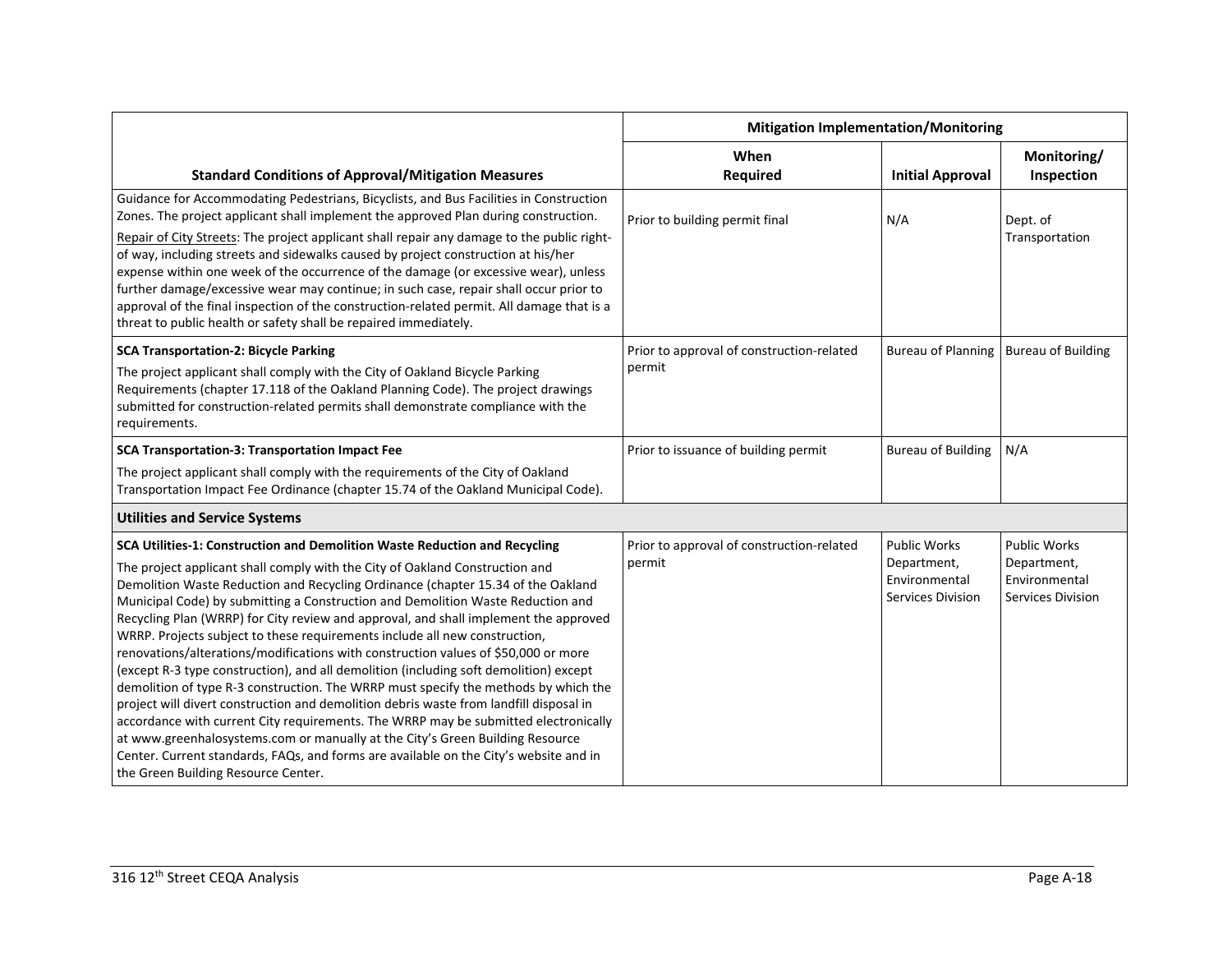|                                                                                                                                                                                                                                                                                                                                                                                                                                                                                                                                                                                                                                                                                               | <b>Mitigation Implementation/Monitoring</b> |                                         |                           |
|-----------------------------------------------------------------------------------------------------------------------------------------------------------------------------------------------------------------------------------------------------------------------------------------------------------------------------------------------------------------------------------------------------------------------------------------------------------------------------------------------------------------------------------------------------------------------------------------------------------------------------------------------------------------------------------------------|---------------------------------------------|-----------------------------------------|---------------------------|
| <b>Standard Conditions of Approval/Mitigation Measures</b>                                                                                                                                                                                                                                                                                                                                                                                                                                                                                                                                                                                                                                    | When<br><b>Required</b>                     | <b>Initial Approval</b>                 | Monitoring/<br>Inspection |
| <b>SCA Utilities-2: Underground Utilities</b>                                                                                                                                                                                                                                                                                                                                                                                                                                                                                                                                                                                                                                                 | During construction                         | N/A                                     | <b>Bureau of Building</b> |
| The project applicant shall place underground all new utilities serving the project and<br>under the control of the project applicant and the City, including all new gas, electric,<br>cable, and telephone facilities, fire alarm conduits, street light wiring, and other wiring,<br>conduits, and similar facilities. The new facilities shall be placed underground along the<br>project's street frontage and from the project structures to the point of service. Utilities<br>under the control of other agencies, such as PG&E, shall be placed underground if<br>feasible. All utilities shall be installed in accordance with standard specifications of the<br>serving utilities. |                                             |                                         |                           |
| SCA Utilities-3: Recycling Collection and Storage Space                                                                                                                                                                                                                                                                                                                                                                                                                                                                                                                                                                                                                                       | Prior to approval of construction-related   | Bureau of Planning   Bureau of Building |                           |
| The project applicant shall comply with the City of Oakland Recycling Space Allocation<br>Ordinance (chapter 17.118 of the Oakland Planning Code). The project drawings<br>submitted for construction-related permits shall contain recycling collection and<br>storage areas in compliance with the Ordinance. For residential projects, at least two<br>cubic feet of storage and collection space per residential unit is required, with a<br>minimum of ten cubic feet. For nonresidential projects, at least two cubic feet of<br>storage and collection space per 1,000 square feet of building floor area is required,<br>with a minimum of ten cubic feet.                            | permit                                      |                                         |                           |
| <b>SCA Utilities-4: Green Building Requirements</b>                                                                                                                                                                                                                                                                                                                                                                                                                                                                                                                                                                                                                                           | Prior to approval of construction-related   | <b>Bureau of Building</b>               | N/A                       |
| Compliance with Green Building Requirements During Plan-Check: The project applicant<br>shall comply with the requirements of the California Green Building Standards<br>(CALGreen) mandatory measures and the applicable requirements of the City of<br>Oakland Green Building Ordinance (chapter 18.02 of the Oakland Municipal Code).<br>The following information shall be submitted to the City for review and approval with<br>the application for a building permit:                                                                                                                                                                                                                   | permit                                      |                                         |                           |
| Documentation showing compliance with Title 24 of the current version of the<br>California Building Energy Efficiency Standards.                                                                                                                                                                                                                                                                                                                                                                                                                                                                                                                                                              |                                             |                                         |                           |
| Completed copy of the final green building checklist approved during the review of<br>$\bullet$<br>the Planning and Zoning permit.                                                                                                                                                                                                                                                                                                                                                                                                                                                                                                                                                            |                                             |                                         |                           |
| Copy of the Unreasonable Hardship Exemption, if granted, during the review of the<br>Planning and Zoning permit.                                                                                                                                                                                                                                                                                                                                                                                                                                                                                                                                                                              |                                             |                                         |                           |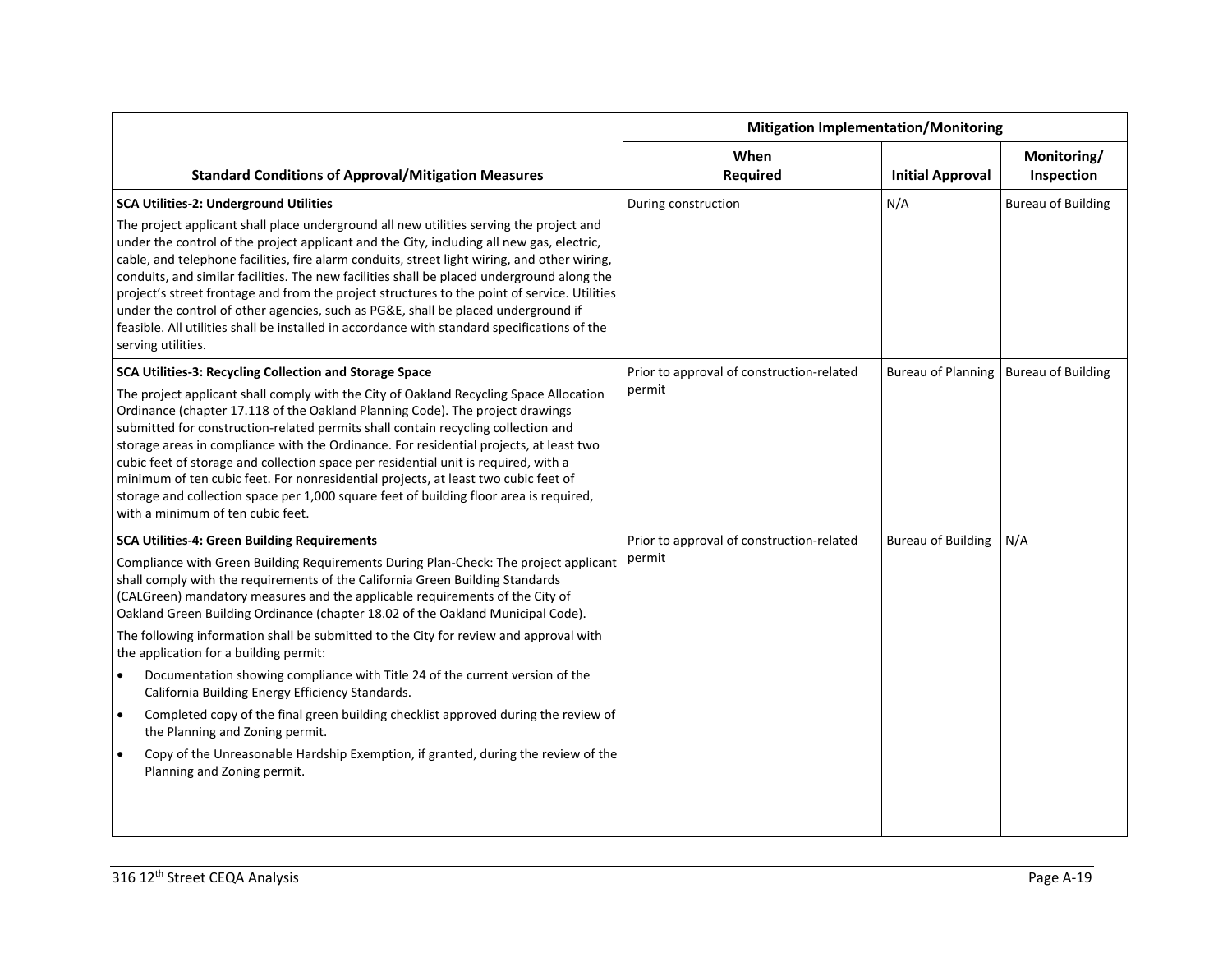|           |                                                                                                                                                                                                                                                                                                                                                                 | <b>Mitigation Implementation/Monitoring</b> |                                         |                           |
|-----------|-----------------------------------------------------------------------------------------------------------------------------------------------------------------------------------------------------------------------------------------------------------------------------------------------------------------------------------------------------------------|---------------------------------------------|-----------------------------------------|---------------------------|
|           | <b>Standard Conditions of Approval/Mitigation Measures</b>                                                                                                                                                                                                                                                                                                      | When<br><b>Required</b>                     | <b>Initial Approval</b>                 | Monitoring/<br>Inspection |
|           | Permit plans that show, in general notes, detailed design drawings, and<br>specifications as necessary, compliance with the items listed in subsection (ii)<br>below.                                                                                                                                                                                           |                                             |                                         |                           |
| $\bullet$ | Copy of the signed statement by the Green Building Certifier approved during the<br>review of the Planning and Zoning permit that the project complied with the<br>requirements of the Green Building Ordinance.                                                                                                                                                |                                             |                                         |                           |
| $\bullet$ | Signed statement by the Green Building Certifier that the project still complies with<br>the requirements of the Green Building Ordinance, unless an Unreasonable<br>Hardship Exemption was granted during the review of the Planning and Zoning<br>permit.                                                                                                     |                                             |                                         |                           |
| $\bullet$ | Other documentation as deemed necessary by the City to demonstrate compliance<br>with the Green Building Ordinance.                                                                                                                                                                                                                                             |                                             |                                         |                           |
|           | The set of plans in subsection (i) shall demonstrate compliance with the following:                                                                                                                                                                                                                                                                             |                                             |                                         |                           |
| $\bullet$ | CALGreen mandatory measures.                                                                                                                                                                                                                                                                                                                                    |                                             |                                         |                           |
| $\bullet$ | All green building points identified on the checklist approved during review of the<br>Planning and Zoning permit, unless a Request for Revision Plan-check application is<br>submitted and approved by the Bureau of Planning that shows the previously<br>approved points that will be eliminated or substituted.                                             |                                             |                                         |                           |
|           | The required green building point minimums in the appropriate credit categories                                                                                                                                                                                                                                                                                 | During construction                         | N/A                                     | <b>Bureau of Building</b> |
|           | Compliance with Green Building Requirements During Construction: The project<br>applicant shall comply with the applicable requirements of CALGreen and the Oakland<br>Green Building Ordinance during construction of the project. The following information<br>shall be submitted to the City for review and approval:                                        |                                             |                                         |                           |
|           | Completed copies of the green building checklists approved during the review of<br>i.<br>the Planning and Zoning permit and during the review of the building permit.                                                                                                                                                                                           |                                             |                                         |                           |
|           | ii. Signed statement(s) by the Green Building Certifier during all relevant phases of<br>construction that the project complies with the requirements of the Green<br><b>Building Ordinance.</b>                                                                                                                                                                |                                             |                                         |                           |
|           | iii. Other documentation as deemed necessary by the City to demonstrate<br>compliance with the Green Building Ordinance.                                                                                                                                                                                                                                        |                                             |                                         |                           |
|           | Compliance with Green Building Requirements After Construction: Within sixty (60)<br>days of the final inspection of the building permit for the project, the Green Building<br>Certifier shall submit the appropriate documentation to Build It Green and attain the<br>minimum required certification/point level. Within one year of the final inspection of | After project completion as specified       | Bureau of Planning   Bureau of Building |                           |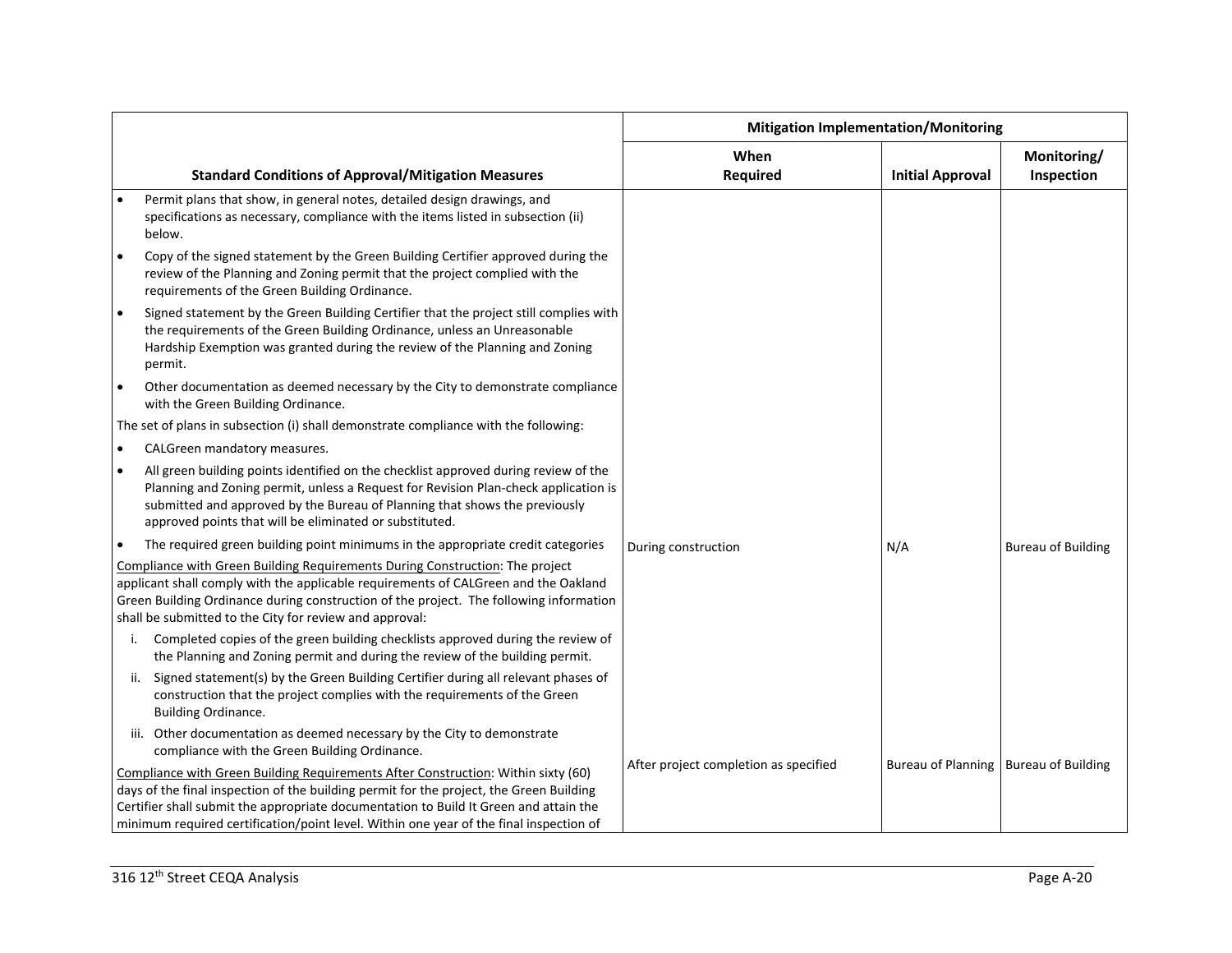|                                                                                                                                                                                                                                                                                                                                                                                                                                                                                                                           | <b>Mitigation Implementation/Monitoring</b> |                           |                           |
|---------------------------------------------------------------------------------------------------------------------------------------------------------------------------------------------------------------------------------------------------------------------------------------------------------------------------------------------------------------------------------------------------------------------------------------------------------------------------------------------------------------------------|---------------------------------------------|---------------------------|---------------------------|
| <b>Standard Conditions of Approval/Mitigation Measures</b>                                                                                                                                                                                                                                                                                                                                                                                                                                                                | When<br><b>Required</b>                     | <b>Initial Approval</b>   | Monitoring/<br>Inspection |
| the building permit for the project, the applicant shall submit to the Bureau of Planning<br>the Certificate from the organization listed above demonstrating certification and<br>compliance with the minimum point/certification level noted above.                                                                                                                                                                                                                                                                     |                                             |                           |                           |
| SCA Utilities-5: Water Efficient Landscape Ordinance (WELO)                                                                                                                                                                                                                                                                                                                                                                                                                                                               | Prior to approval of construction-related   | <b>Bureau of Planning</b> | <b>Bureau of Building</b> |
| The project applicant shall comply with California's Water Efficient Landscape<br>Ordinance (WELO) in order to reduce landscape water usage. For the specific ordinance<br>requirements, see the link below:                                                                                                                                                                                                                                                                                                              | permit                                      |                           |                           |
| http://www.water.ca.gov/wateruseefficiency/landscapeordinance/docs/Title%2023%2<br>0extract%2 0-%20Official%20CCR%20pages.pdf                                                                                                                                                                                                                                                                                                                                                                                             |                                             |                           |                           |
| For any landscape project with an aggregate (total noncontiguous) landscape area equal<br>to 2,500 sq. ft. or less, the project applicant may implement either the Prescriptive<br>Measures or the Performance Measures, of, and in accordance with the California's<br>Model Water Efficient Landscape Ordinance. For any landscape project with an<br>aggregate (total noncontiguous) landscape area over 2,500 sq. ft., the project applicant<br>shall implement the Performance Measures in accordance with the WELO. |                                             |                           |                           |
| Prescriptive Measures: Prior to construction, the project applicant shall submit the<br>Project Information (detailed below) and documentation showing compliance with<br>Appendix D of California's Model Water Efficient Landscape Ordinance (see page<br>$38.14(g)$ in the link above).                                                                                                                                                                                                                                |                                             |                           |                           |
| Performance Measures: Prior to construction, the project applicant shall prepare and<br>submit a Landscape Documentation Package for review and approval, which includes<br>the following                                                                                                                                                                                                                                                                                                                                 |                                             |                           |                           |
| a. Project Information:                                                                                                                                                                                                                                                                                                                                                                                                                                                                                                   |                                             |                           |                           |
| i. Date,                                                                                                                                                                                                                                                                                                                                                                                                                                                                                                                  |                                             |                           |                           |
| ii. Applicant and property owner name,                                                                                                                                                                                                                                                                                                                                                                                                                                                                                    |                                             |                           |                           |
| iii. Project address,                                                                                                                                                                                                                                                                                                                                                                                                                                                                                                     |                                             |                           |                           |
| iv. Total landscape area,                                                                                                                                                                                                                                                                                                                                                                                                                                                                                                 |                                             |                           |                           |
| v. Project type (new, rehabilitated, cemetery, or home owner installed),                                                                                                                                                                                                                                                                                                                                                                                                                                                  |                                             |                           |                           |
| vi. Water supply type and water purveyor,                                                                                                                                                                                                                                                                                                                                                                                                                                                                                 |                                             |                           |                           |
| vii. Checklist of documents in the package, and                                                                                                                                                                                                                                                                                                                                                                                                                                                                           |                                             |                           |                           |
| viii. Project contacts                                                                                                                                                                                                                                                                                                                                                                                                                                                                                                    |                                             |                           |                           |